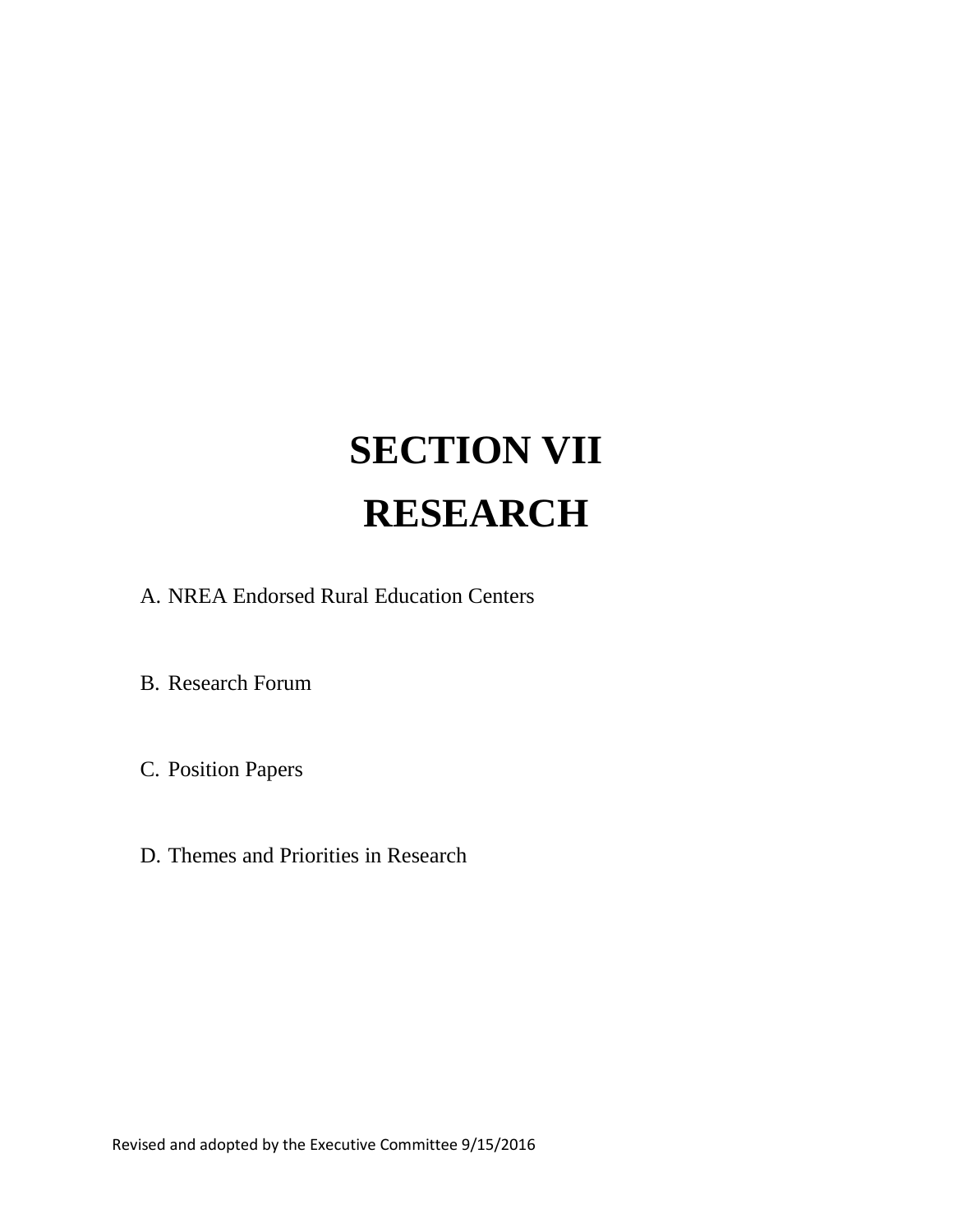### **SECTION VII RESEARCH**

### **A. NREA ENDORSED EDUCATION CENTER**

Any public or private institution of higher education committed to the pursuit of research, service, professional development, and/or external funding for rural education may apply for official endorsement from NREA as a Rural Education Center.

Anticipated benefits resulting from NREA endorsement of a center include:

- 1. Increased visibility of the center on the campus, in the service region, and nationally through NREA publications, conferences, and press releases.
- 2. Added creditability when seeking internal or external funds to conduct research, service, or professional development with a rural focus.
- 3. A mechanism for data gathering and dissemination that will provide local, state, and federal policy makers with accurate and timely information for decision making.
- 4. Membership in a network of rural researchers and service providers to coordinate efforts and share information.
- 5. A forum for presenting research findings and best practice in rural education.

Endorsement criteria for those interested in being endorsed by NREA as a Rural Education Center are:

- 1. Organizational recognition as a unit within an existing higher education institution.
- 2. A named director who is a full-time employee of the higher education institution.
- 3. A history of research, service, external funding and professional development with a rural education focus that can be demonstrated by publicly available reports.
- 4. Letters of support from colleagues and rural educators.
- 5. Commitment of a minimum of two FTE personnel (this may be spread among several personnel) and an equivalent of \$10,000 of operating expenses and support for research, service, professional development, and other support for addressing issues relevant to rural education (may be in-kind and/or local funding).
- 6. Letter of support from the head of the higher education unit in which the center is located.
- 7. Strategic plan for at least a three-year period including the year of application.
- 8. Evidence of an appropriate plan and willingness to disseminate results through appropriate channels like NREA Research Forum, American Education Research Association Rural Education Special Interest Group, professional journals, conferences, etc.
- 9. Commitment to send a representative of the center to each NREA annual convention and research symposium.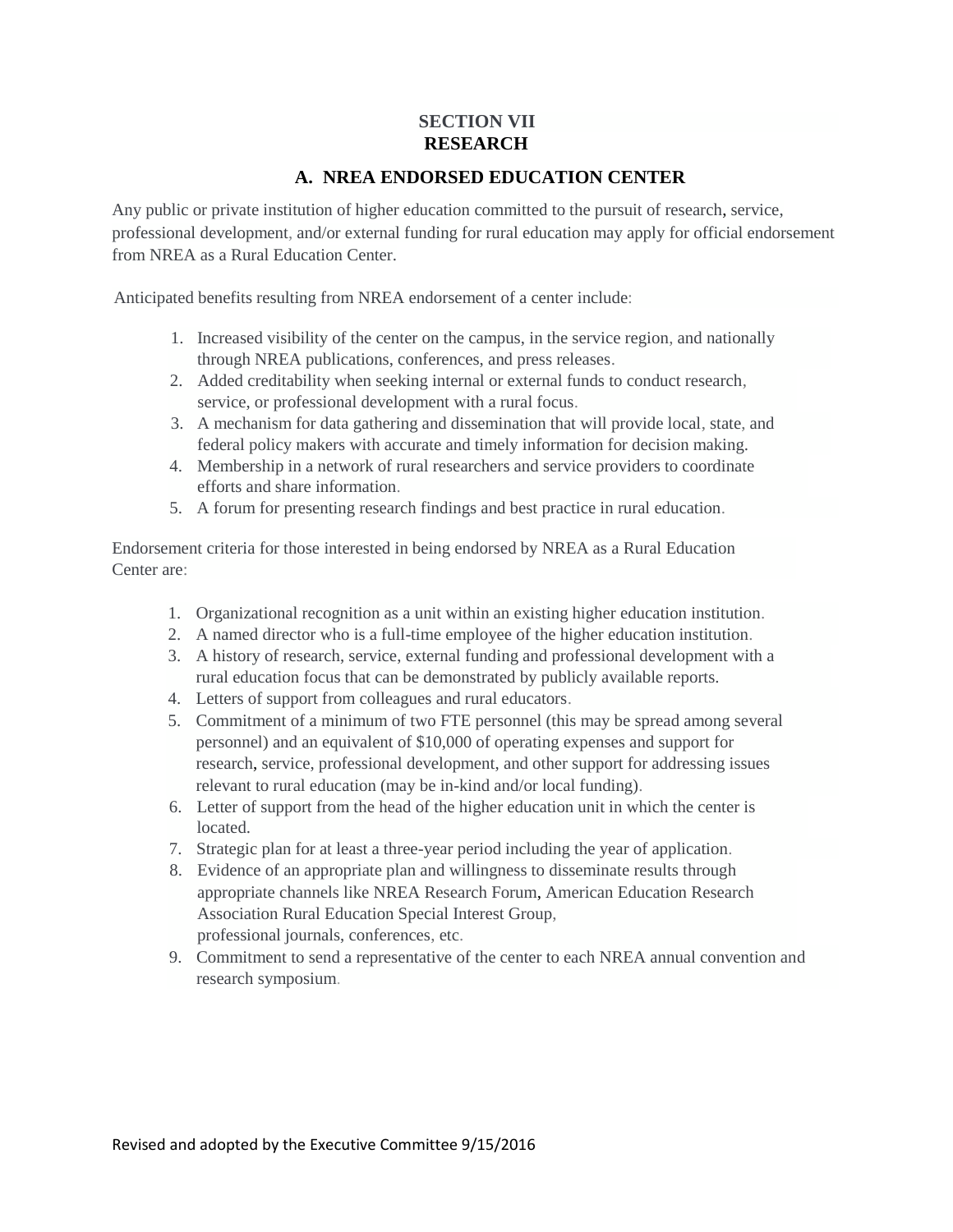The application and award process is as follows:

Applicants will compile an application packet including the following:

- Cover sheet
- Resume of the proposed Director of the Rural Education Resource **Center**
- List of conferences attended and presentations given on rural topics (past 3 years) List of publications on rural topics (past 3 years)
- List of professional development activities (past 3 years)
- List of proposals for external funds submitted and awarded (past 3 years) List of other rural education support activities (past 3 years)
- Letter of support from the head of the unit
- Letters of support from rural educators (at least 5) Strategic Plan for 3 years (including year of application)
- List of current personnel by position and of time devoted to center
- Current budget organized by operating expenses, travel, and sources of funding

The application packet for a new center will be submitted to the NREA Executive Director no later than April 1. The Director will review the packet for completeness and forward it to the chair of the Research/Higher Education Team who will establish and conduct a peer review process that will be concluded by August 30. The results of the peer review will be announced at the Research/Higher Education Team meeting at the NREA Annual Convention. If recommendations are not unanimous, the chair of the committee may invite the applicant to appear before the team prior to bringing the matter to a vote of the team members attending. The results of the unanimous recommendation or vote of members present and those voting by proxy will be presented to the NREA Executive Committee for action at their meeting following the conference. Immediately following the annual conference, the NREA Executive Director will notify each applicant in writing of the action of the Executive Committee. At the following NREA Annual Convention, the new centers will be recognized and plaques presented to those attending. Unsuccessful applications will be returned with suggestions for strengthening the applications.

Renewal of Endorsement:

Each year each center will submit an annual report (See attached outline) to the NREA Executive Director no later than September 1. The reports will be reviewed by the NREA Research/Higher Education Team at the annual convention. Any center not submitting a report will be recommended to the NREA Executive Committee for probation for a year. If no report is received the second year, the NREA Research/Higher Education Team will recommend that the designation as endorsed center status be terminated.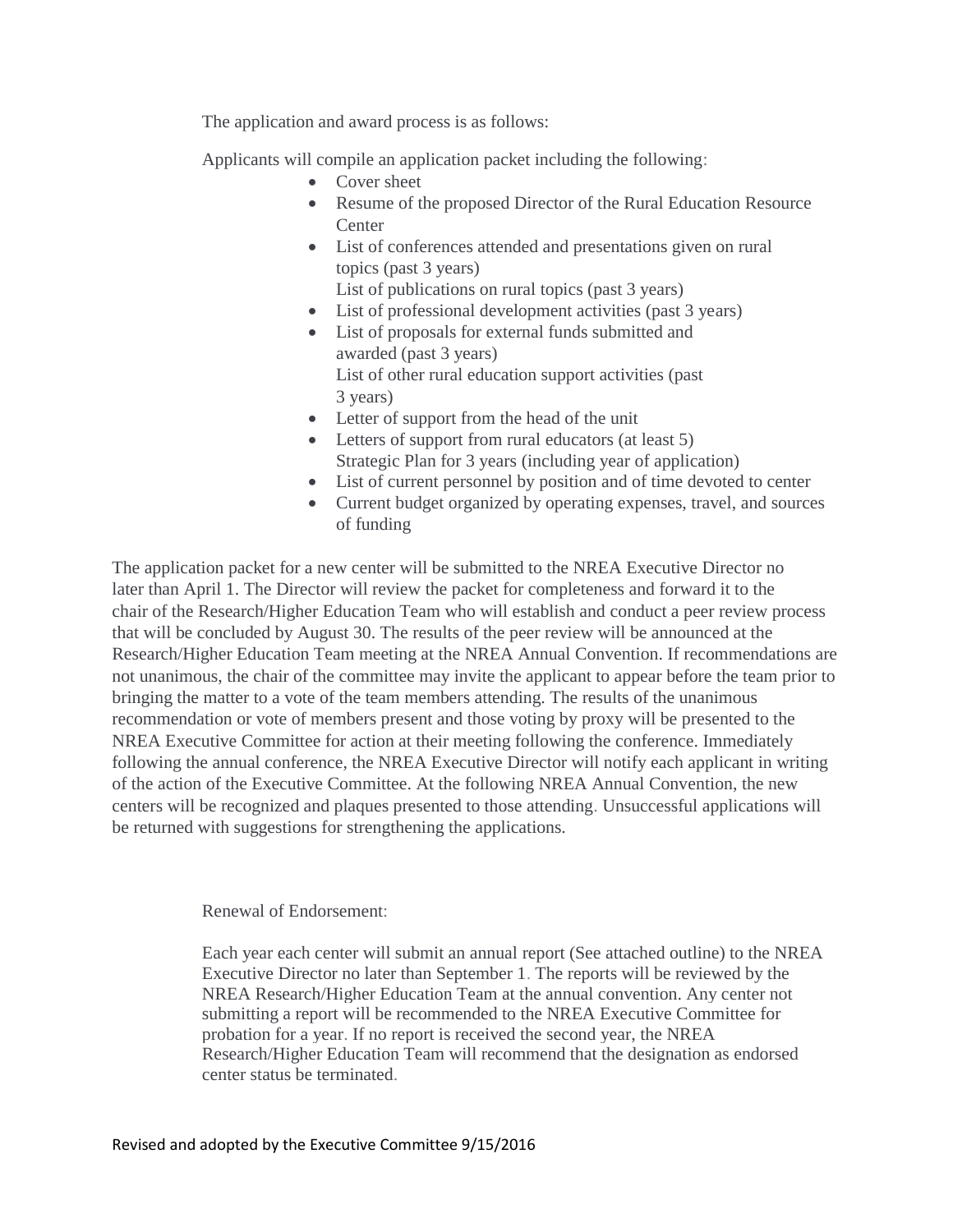A meeting time and place for representatives of the endorsed centers shall be included in the agenda of each annual convention. The chair of the Research/Higher Education Team shall chair this session. The association web page shall include a list of the endorsed centers with contact information and the application process.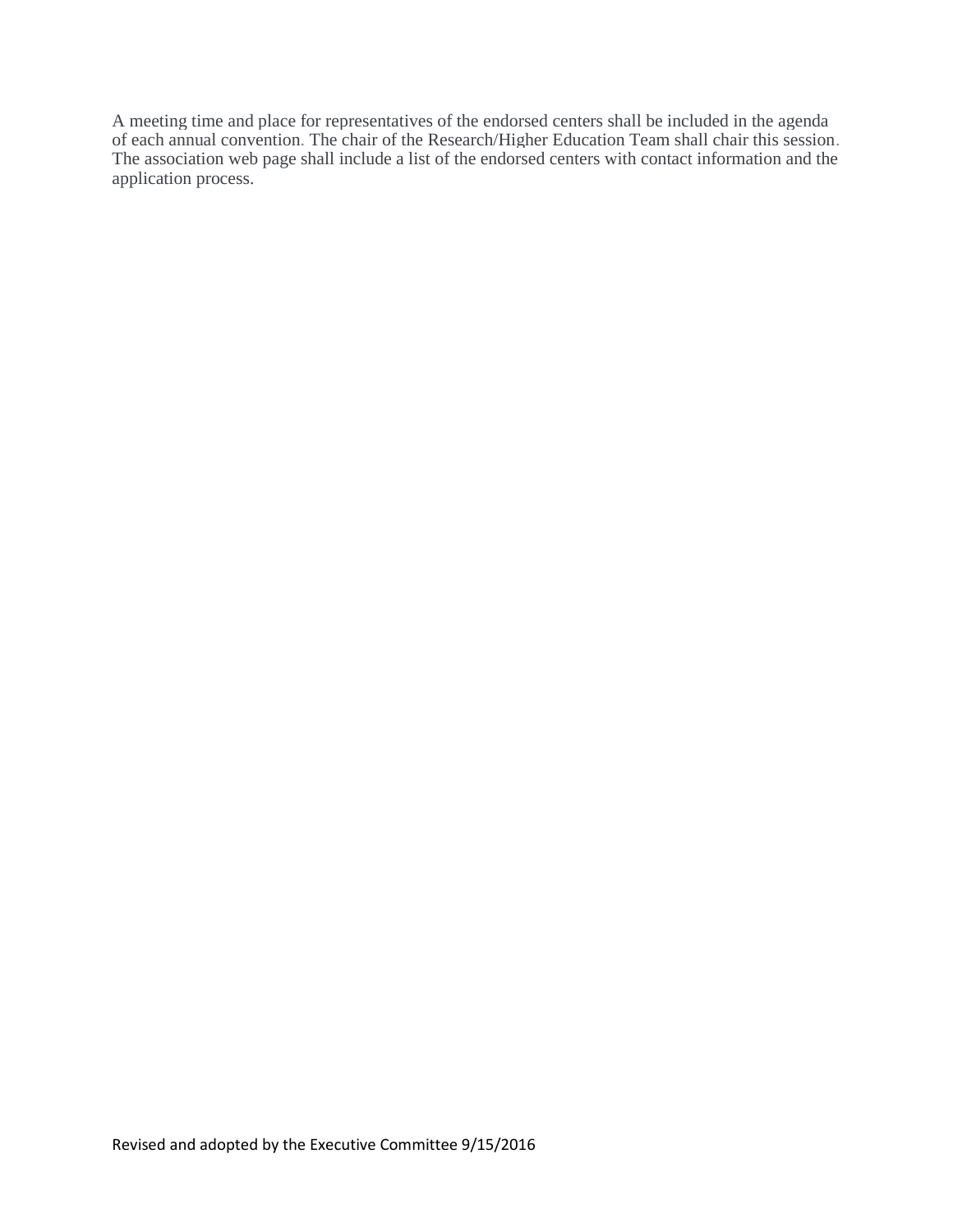#### **SECTION VII**

#### **RESEARCH**

#### **B. RESEARCH SYMPOSIUM**

The NREA Research/Higher Education Team will plan a yearly Symposium for highlighting significant research which has impact on rural education. It will offer an opportunity for reaction and dialogue on major rural education issue areas and will include paper presentations by experts. The areas of focus will come from the research agenda of the National Rural Education Association and reflect the priorities of rural school officials.

Planning for the Research Symposium will be coordinated by the Research/Higher Education Team, in cooperation with the Executive Director.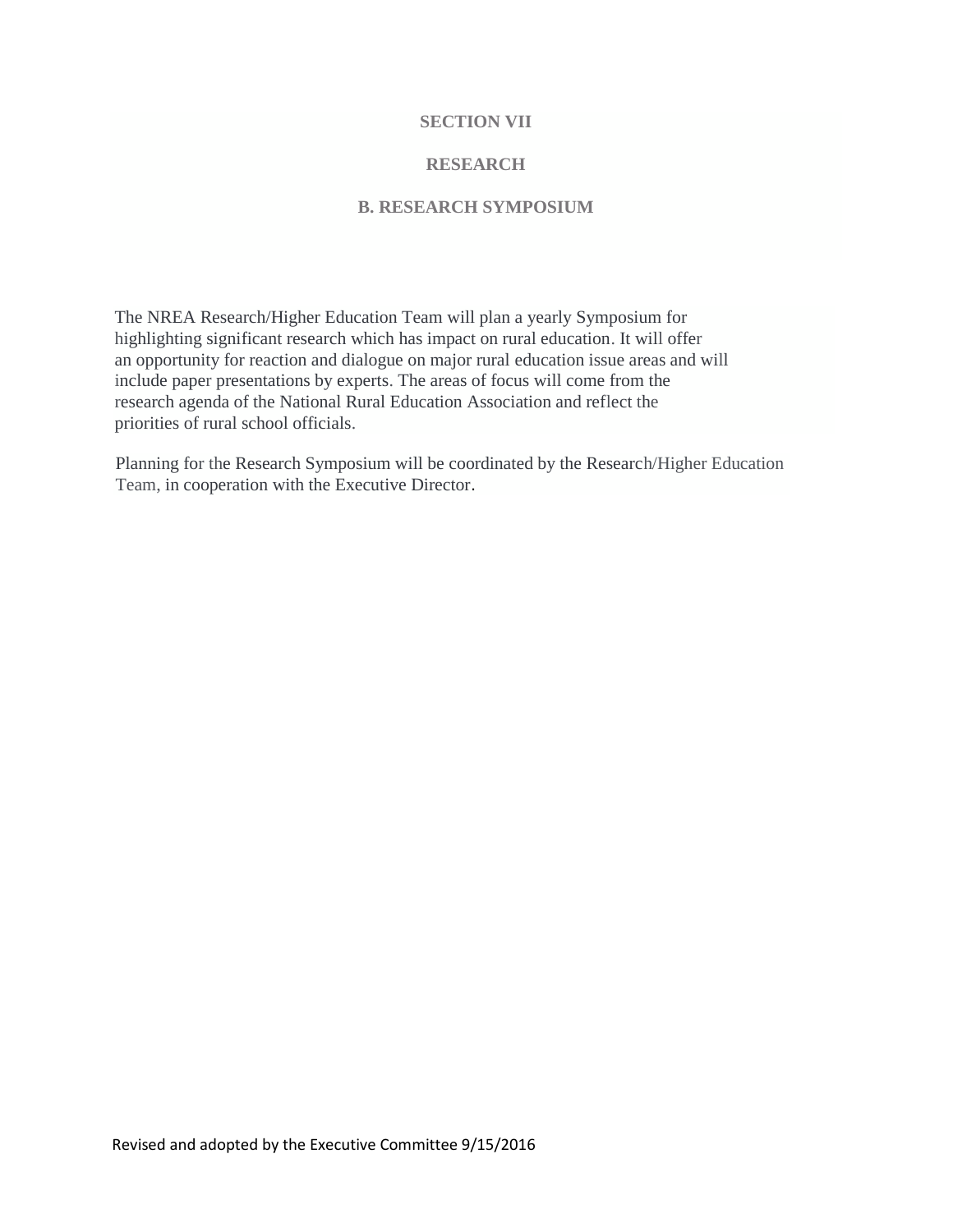# **SECTION VII RESEARCH C. POSITION PAPERS**

The NREA Executive Committee may decide an issue is critical and commission the development of a position paper that lays out a rural education interest in the topic. A position paper becomes the sole property of NREA, unless other special arrangements regarding control and dissemination have been agreed upon by NREA and the author(s) of the position paper.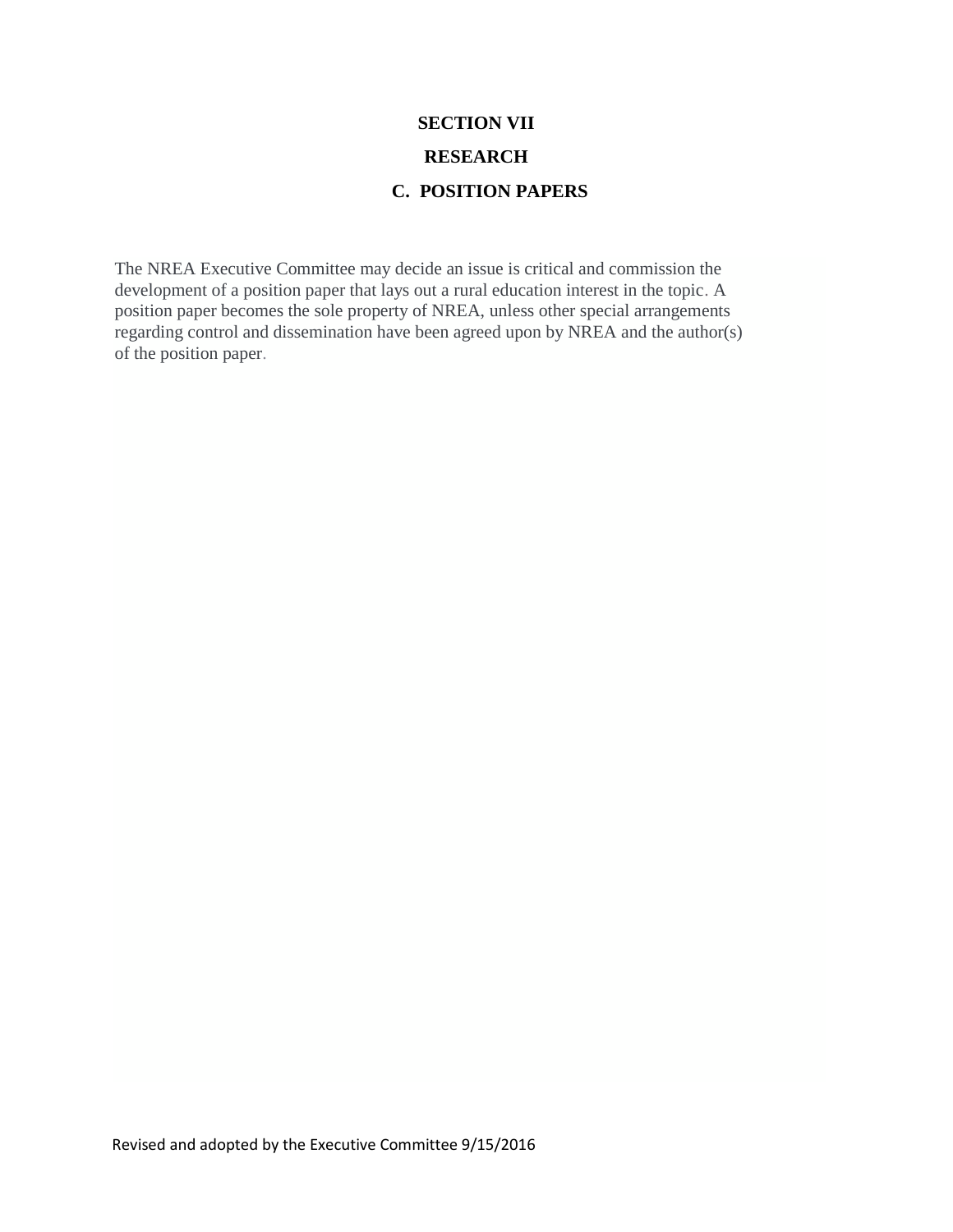#### **SECTION VII**

#### **RESEARCH**

#### **D. THEMES AND PRIORITIES OF RESEARCH**

The Research/Higher Education Team shall develop an NREA Rural Research Agenda. The NREA Research Agenda shall be presented to the executive committee for its approval. Once approved, the Research/Higher Education Team shall review the agenda at the annual meeting. Recommended changes to the agenda must be approved by the executive committee. Once approved, the current NREA Rural Research Agenda shall be published on the NREA website.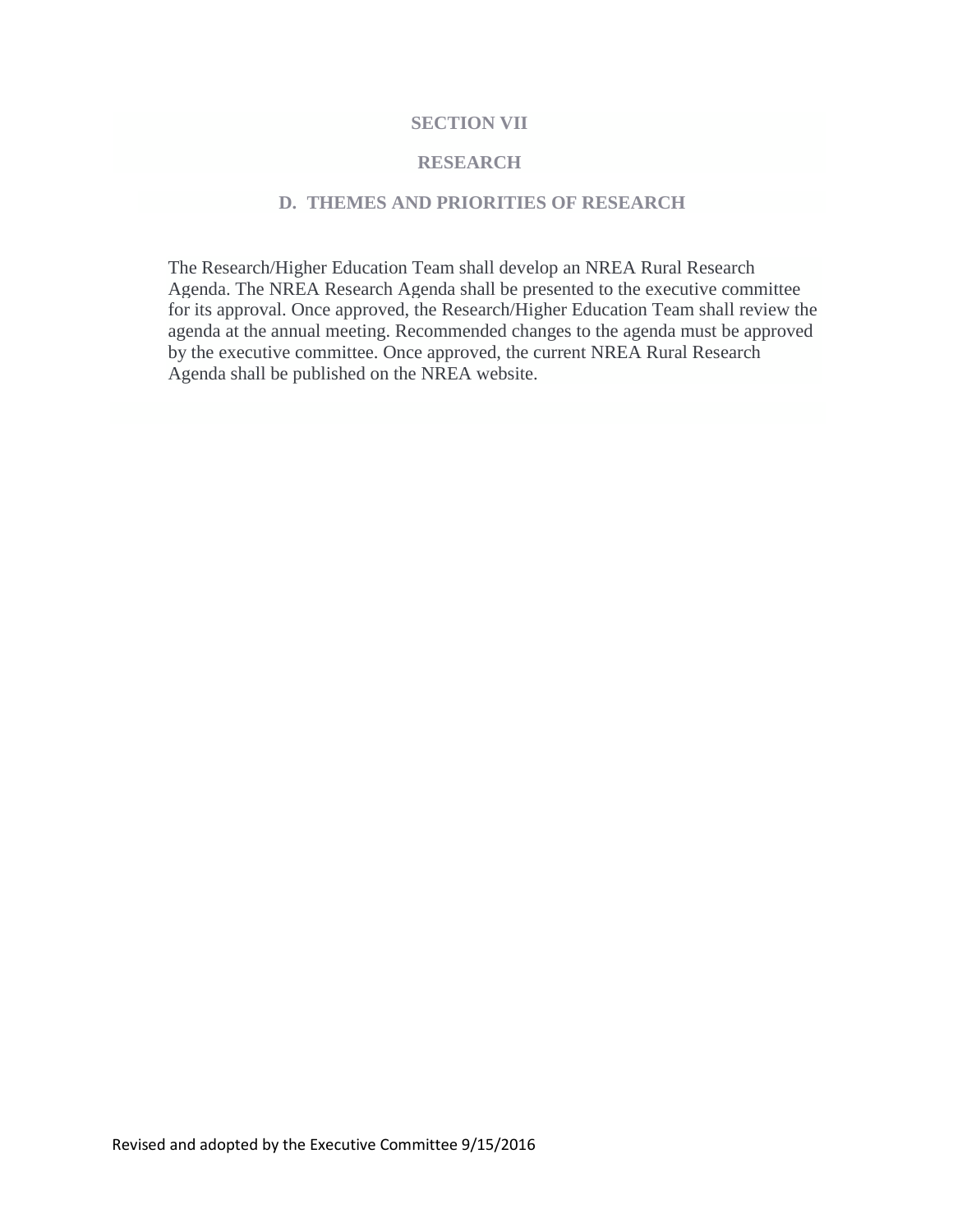# **SECTION VIII AWARDS AND RECOGNITION**

- A. Creation of Awards
- B. NREA Outstanding Service Award B.l Procedures
- C. NREA Exemplary Practices Award C.l Procedures
- D. Best Research Paper Award
- E. Stanley A. Brzezinski Memorial Rural Education Research A ward
- F. Edward W. Chance Memorial Rural Education Dissertation Award
- G. Membership Development Award
- H. Ray G. Drage Membership Attendance Incentive Award
- I. NREA Rural Teacher of the Year Award
- J. NREA Foundation Essay Contest
- K. President Recognition
- L. NREA HERO Award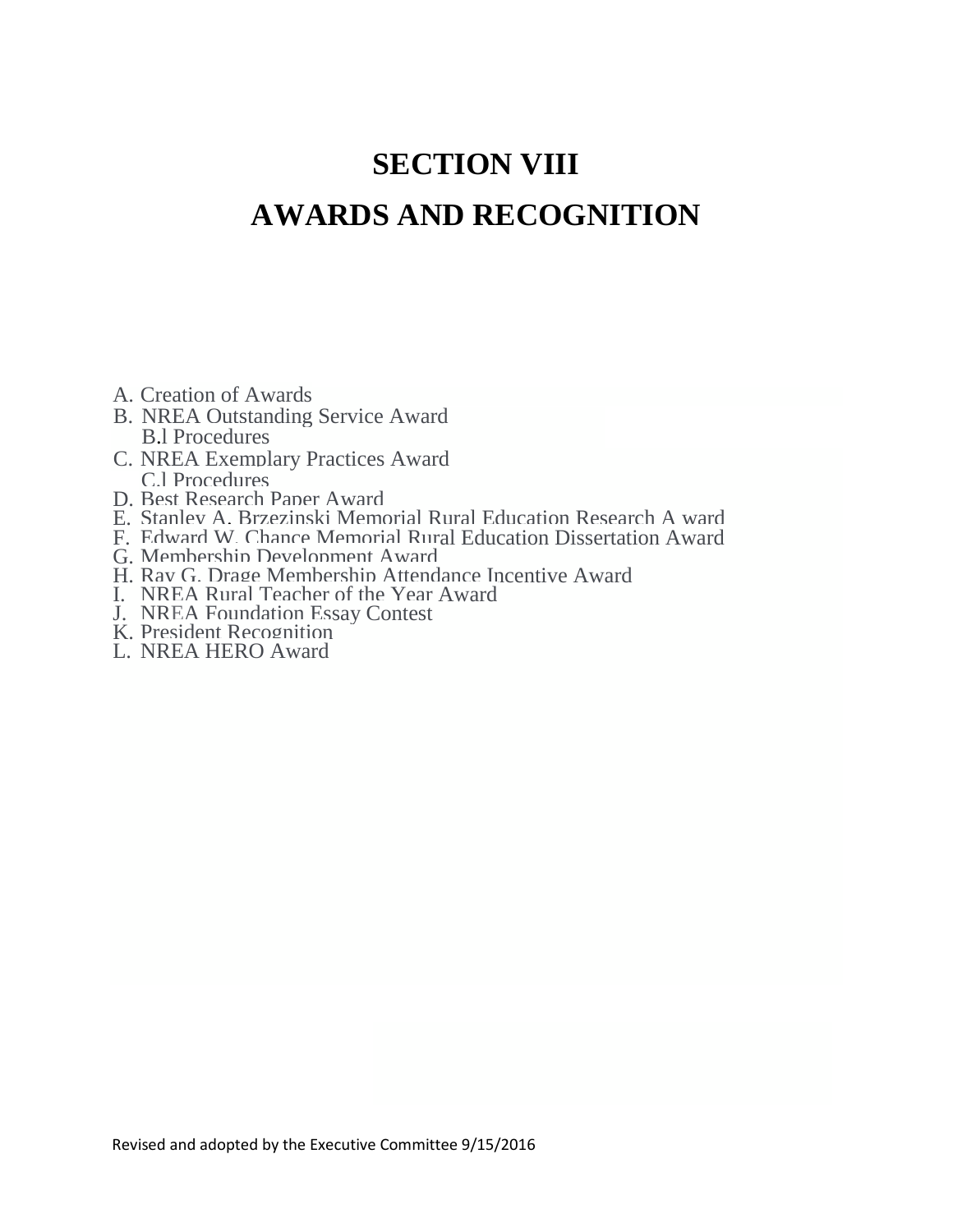## **SECTION VIII AWARDS AND RECOGNITION PROGRAM A. CREATION OF AWARDS**

The National Rural Education Association is committed to further the improvement of educational opportunities for all children in rural areas with additional attention to those for whom opportunities have been severely limited in the past. Further, the Association is interested in publicizing, rewarding, and promoting excellence in rural education in America. To this end, a program has been established to recognize exemplary efforts reflective of the goals of NREA.

As appropriate, NREA will present awards to acknowledge extraordinary contributions.

The Awards and Recognition program is an important part of publicizing, imagebuilding, and the promotion of the National Rural Education Association. All awards and recognition presented by the Association must reflect the most fundamental purpose of NREA, the improvement of education for all rural children.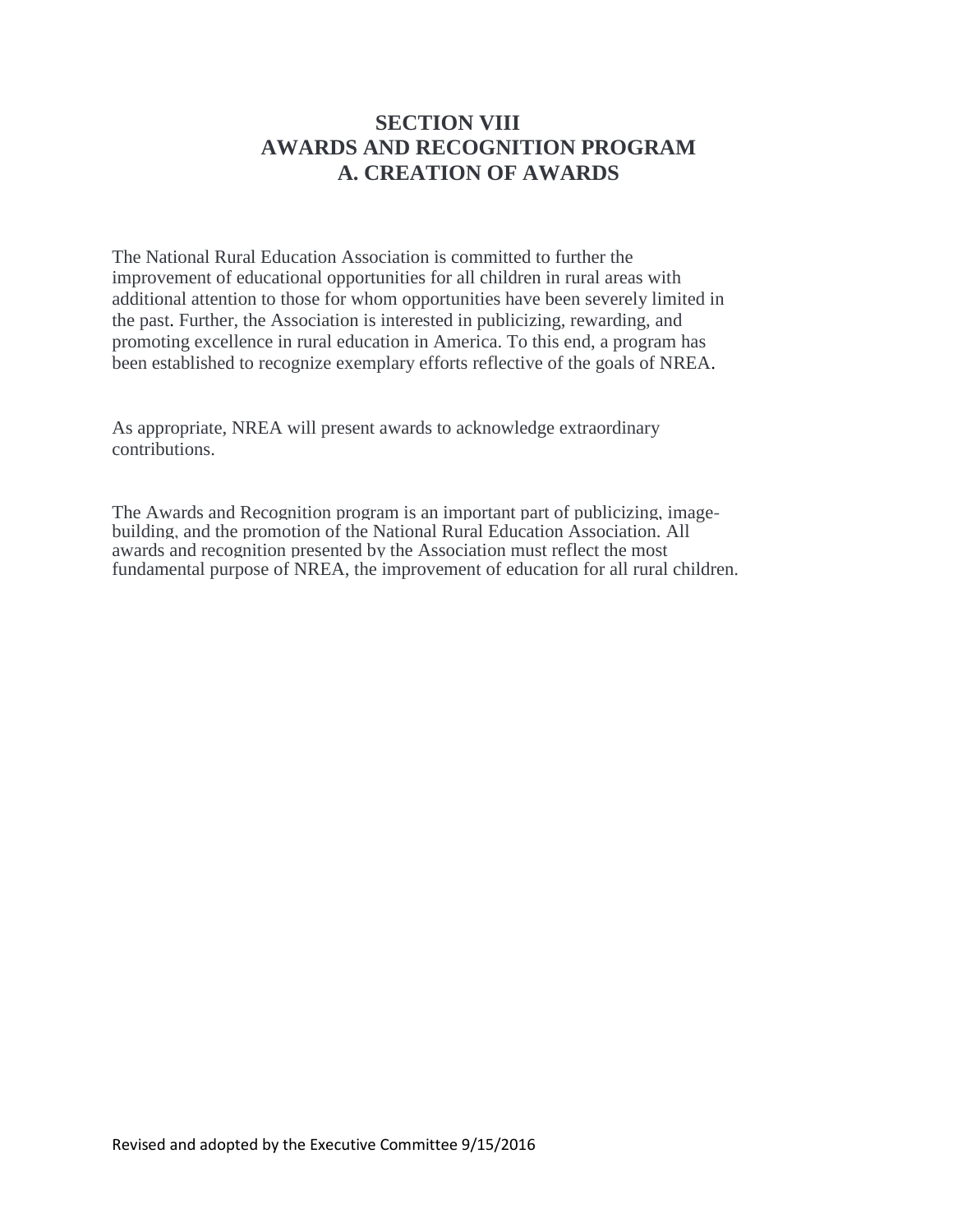## **SECTION VIII AWARDS AND RECOGNITION PROGRAM B. NREA OUTSANDING SERVICE AWARD**

The NREA Outstanding Service Award is presented annually to an NREA member who has demonstrated contributions in one or more of the following areas:

- The development of leadership potential of rural youth and adults in a rural district or region
- The enhancement of rural community development
- Support and assists in furthering the effectiveness of communications between local school districts and business/industry, governmental agencies, and/or institutions of higher education
- Facilitates partnerships among schools, between schools, and the private sector
- Supports legislation to enhance rural schools and education
- Supports exemplary practices
- Promotes advocacy of rural education
- Provides leadership in the development of rural education related conferences and workshops

Nominations and supporting materials for the NREA Outstanding Service Award will be received and evaluated by the NREA Awards and Recognition Team. The team will make recommendations to the NREA Executive Committee for final Approval.

The recipient of the NREA Outstanding Service Award will receive one complimentary registration to the Annual NREA Convention to receive the award.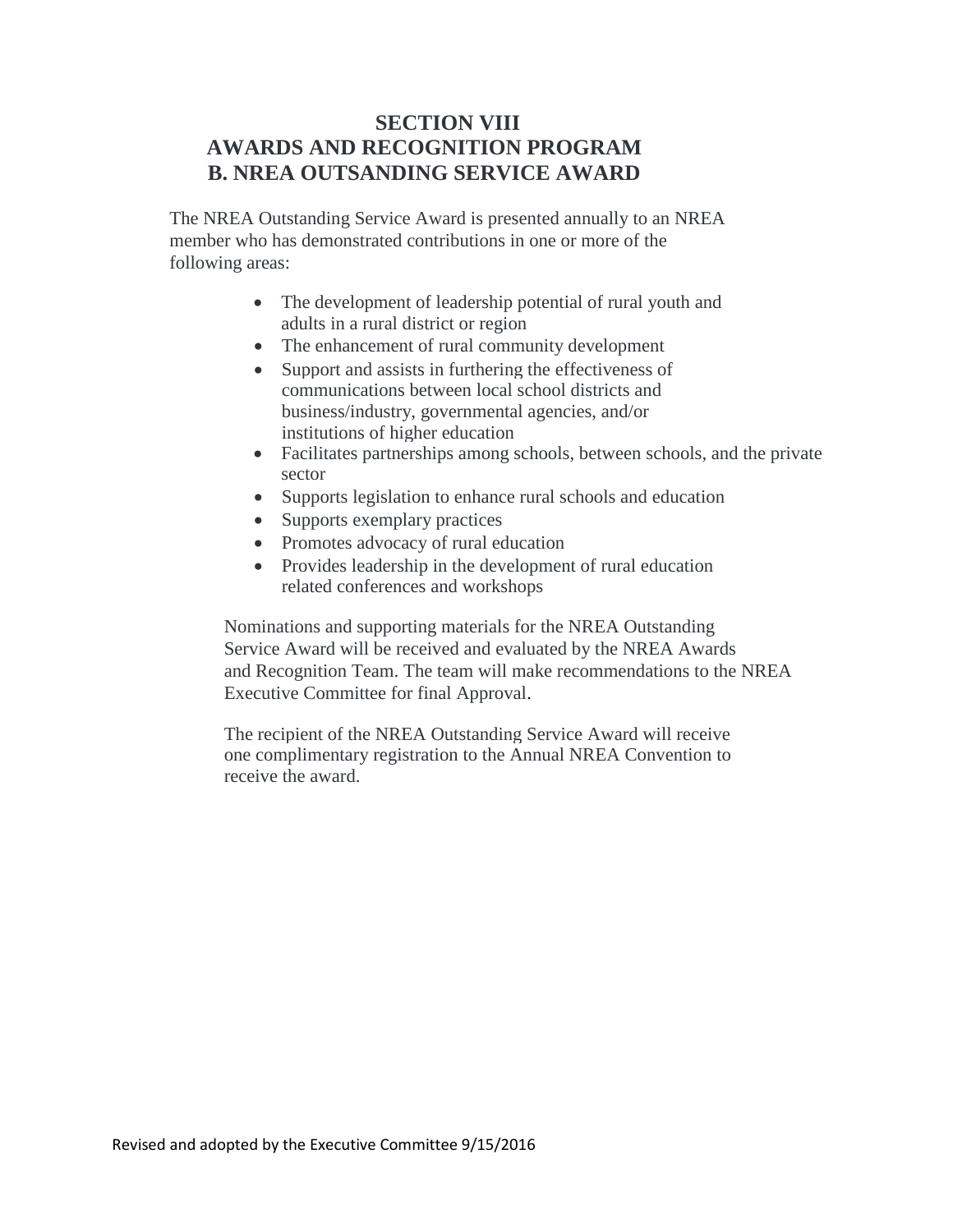## **SECTION VIII**

# **AWARDS AND RECOGNITION PROGRAM B.1 PROCEDURES FOR SERVICE AWARD**

Nominations and supporting materials for the Service Award will be solicited by the NREA Awards and Recognition Team.

1. Requests for nominations will be distributed in the spring of each year.

2. Acknowledgements will be sent to nominators upon receipt of nominations.

3. An individual or agency may be nominated by a member for only one award category.

4. After evaluating the submitted materials, the Awards and Recognition Team will determine the award recipient and forward the name to the NREA Executive Director and the NREA President.

5. The winning candidate will be presented an engraved plaque during the Annual NREA Convention.

6. The Awards and Recognition Team may choose to give no award in a given category in a given year and may, in unusual circumstances, choose to give more than one award in a given category in a given year.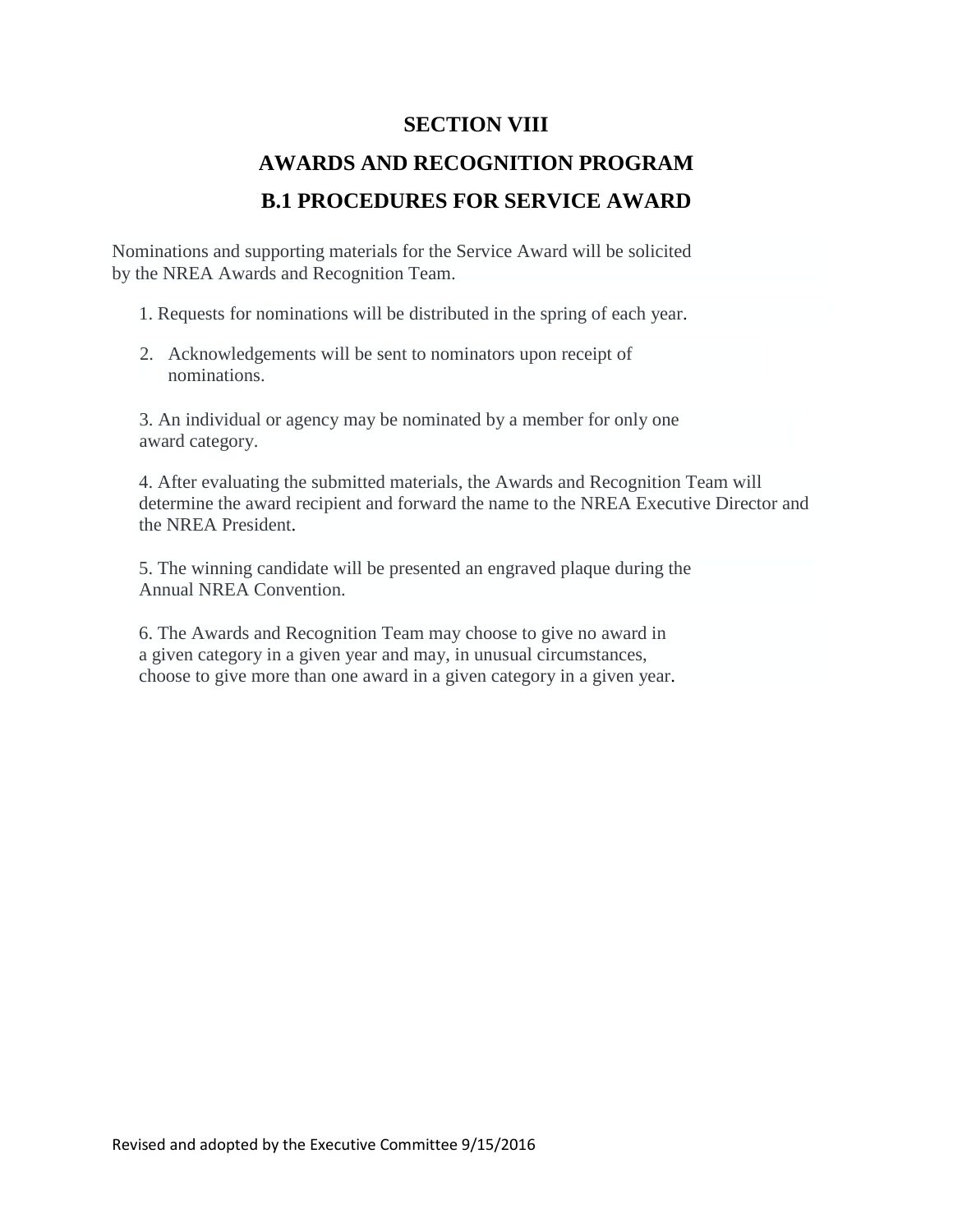# **SECTION VIII AWARDS AND RECOGNITION PROGRAM C. NREA EXEMPLARY PRACTICES AWARD**

The NREA Exemplary Practices Award is presented annually to an individual or an organization for demonstrating exemplary practice in one or more of the following areas:

- 1. Curriculum development, staff development, or administrative practices to improve or provide more equitable educational opportunities for rural children.
- 2. Enhancement of communications within and among local school districts.
- 3. Promotion and development of state and regional delivery systems which bring about efficient and effective education for children in rural areas.
- 4. Curriculum planning and/or instructional strategies to utilize effectively the rural environment and the characteristics of small schools.
- 5. Financial efficiency in school operations.
- 6. Nominations and supporting materials for the NREA Exemplary Practices or Program Award will be received and evaluated by the NREA Awards and Recognition Team. The team will make recommendations to the NREA Executive Committee for final approval.

The recipient of the NREA Exemplary Practices Award will receive one complimentary registration to the Annual NREA Convention to receive the award.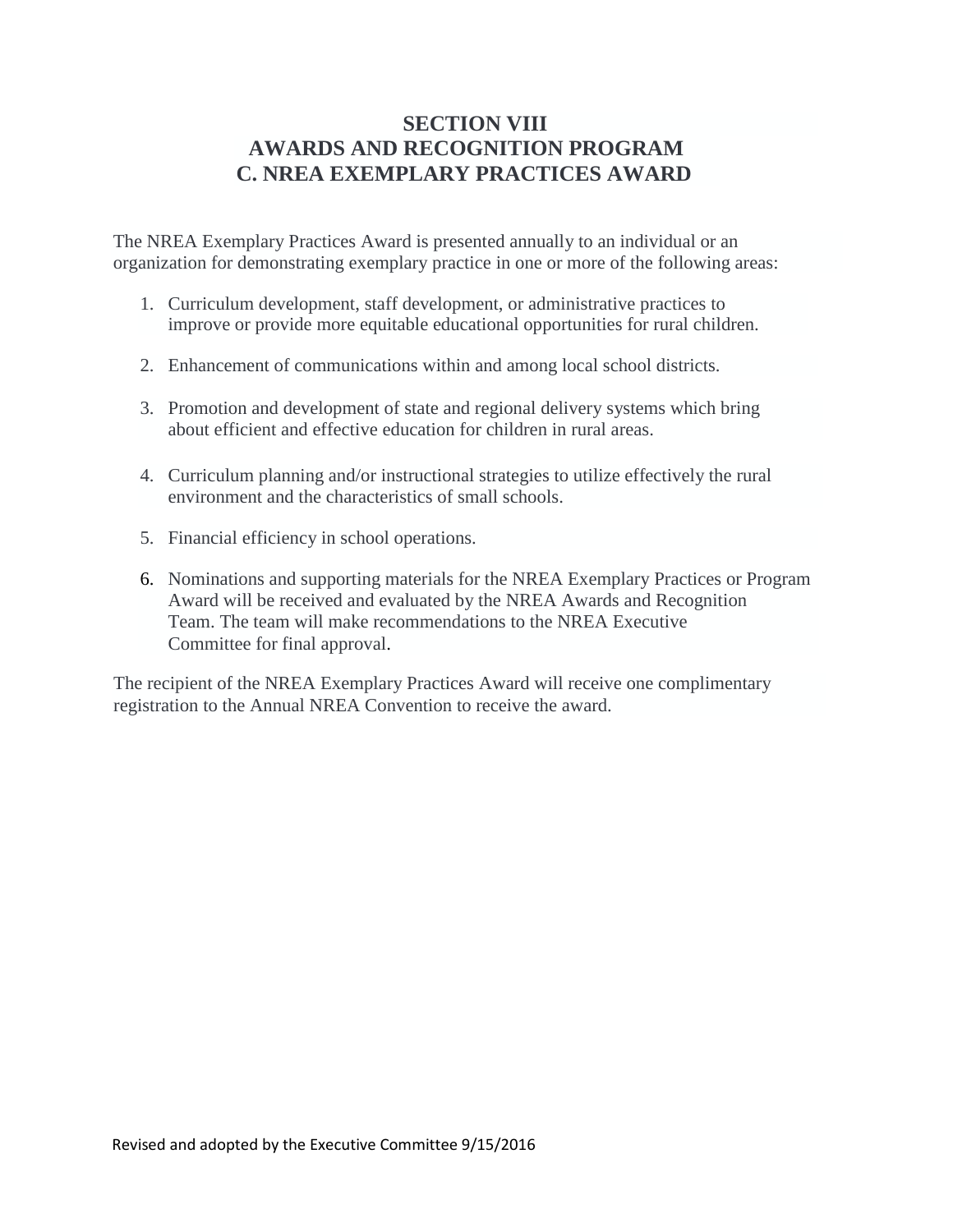## **SECTION VIII**

## **AWARDS AND RECOGNITION PROGRAM**

# **C.1 PROCEDURES FOR SELECTING THE EXEMPLARY PRACTICES AWARD**

Nominations and supporting materials for the NREA Exemplary Practice Award will be solicited by the NREA Awards and Recognition Team.

- 1. Requests for nominations will be distributed in the spring of each year.
- 2. Acknowledgements will be sent to nominators upon receipt of nominations.

An individual or agency may be nominated by a member for only one award category.

After evaluating the submitted materials, the Awards and Recognition Team will determine the award recipient and forward the name to the NREA Executive Director and the NREA President.

The winning candidate will be presented an engraved plaque during the Annual NREA Convention.

The Awards and Recognition Team may choose to give no award in a given category in a given year and may, in unusual circumstances, .choose to give more than one award in a given category in a given year.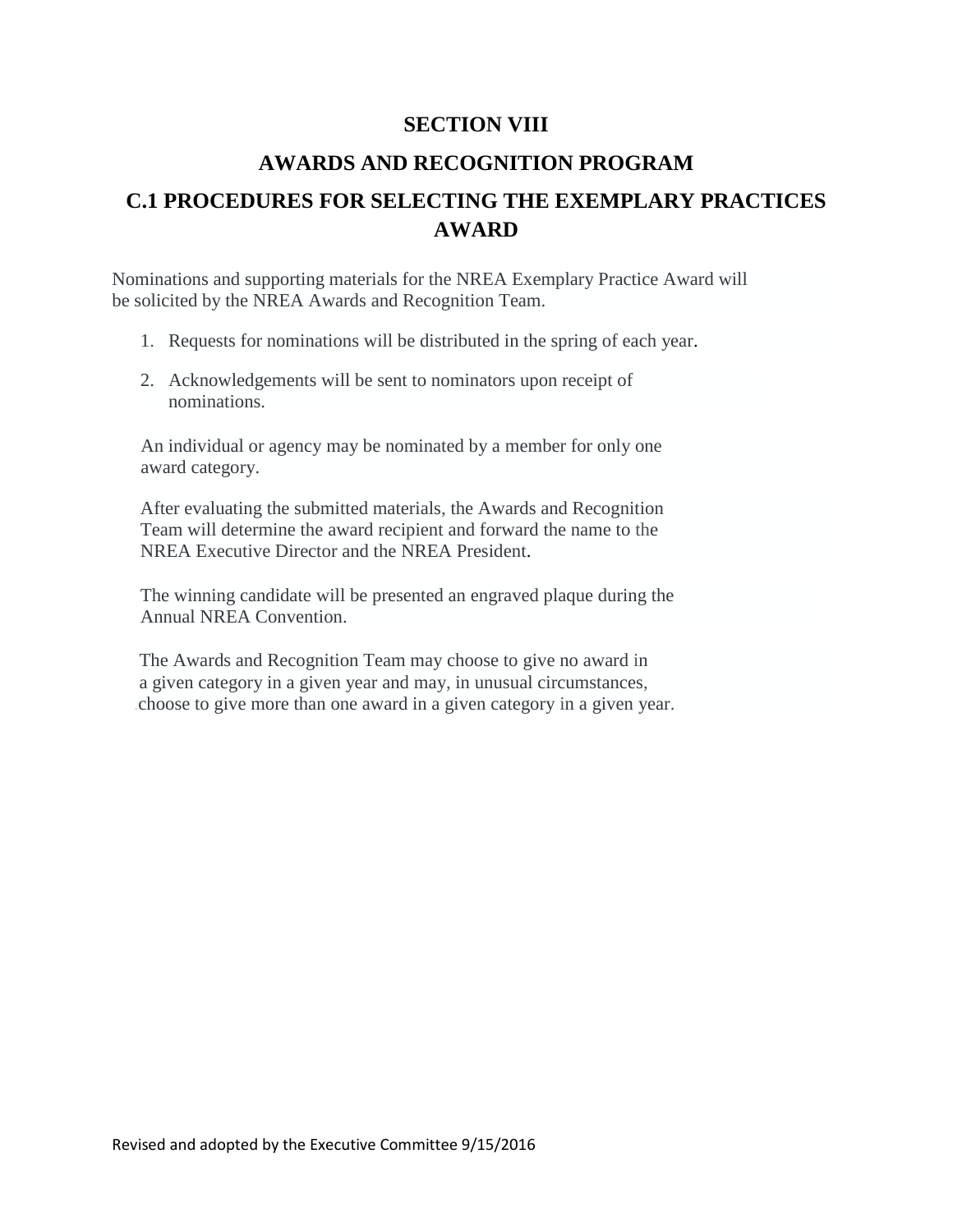### **SECTION VIII**

## **AWARDS AND RECOGNITION PROGRAM**

## **D. BEST RESEARCH PAPER AWARD**

The NREA will present the Best Research Paper Award in conjunction with the Annual NREA Convention and Research Symposium. The award will be presented to the author of the paper that is judged the best research paper submitted for the NREA Convention and Research Symposium. An author may receive the Best Research Paper Award no more than one time in a five-year period.

The Best Research Paper Award will be presented at the NREA Convention and Research Symposium, and the author will be invited to present the Best Research Paper during the NREA Convention and Research Symposium. The recipient of the award shall receive a \$500 honorarium and a recognition plaque.

Research topics that may be considered for the Best Research Award should come from the NREA Rural Education Research Agenda.

Proposed Procedures for Announcing Research Award:

- 1. January Email to NREA members a flyer announcing call for research projects.
- 2. January and February announce call for projects in NREA newsletter.
- 3. May 31 deadline for research projects to be emailed to the NREA Research and Higher Education Team Chairperson.
- 4. June 1 June 15, evaluation of the projects and selection of the winner.

Application Process:

- 1. Applicants should submit an electronic copy of the final research paper to NREA should the work be selected as a finalist.
- 2. Applicants agree to allow NREA to publicize the research through media consistent with association purposes. NREA imposes no infringement in the researchers copyright or other publications efforts.

Selection Criteria: Significance of the study to rural education.

- 1. Contribution to knowledge.
- 2. Thoroughness of study.
- 3. Segments reflecting: problem statement, research question, methodology, findings significance, and conclusions.

The recipient of the Best Research Paper Award will receive one complimentary registration to the NREA Convention and Research Symposium to receive the Award.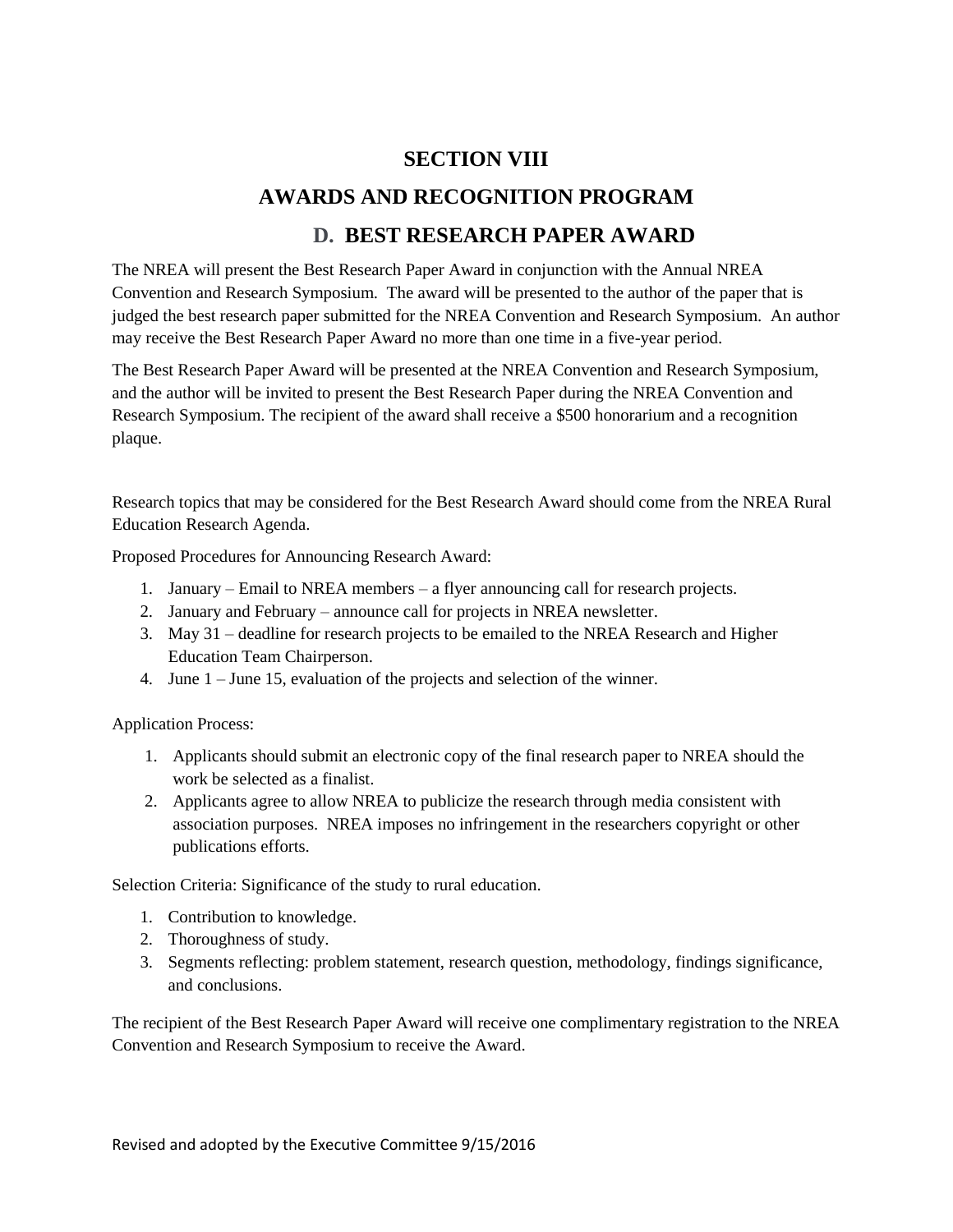# **SECTION VIII AWARDS AND RECOGNITION PROGRAM E. STANLEY A. BRZEZINSKY MEMORIAL RURAL EDUCATION RESEARCH AWARD**

In order to promote high quality research in the field of rural education, the NREA has instituted the Stanley A. Brzezinsky Memorial Rural Education Research Award (Research Award). The award will be given for completed research which makes a significant contribution to the knowledge base of rural education and addresses issues of current interest. A body of research completed over several years may be submitted. This allows for those who have focused on a specific research agenda to be considered. Such areas could include, but not be limited to; issues of rural school efficiency and effectiveness; financing rural schools in a depressed rural economy; student/rural community expectations; understanding the diversity of rural education; rural schools and community development; preparing/retaining quality teachers and administrators; alternative instructional and organizational patterns for rural schools, including the use of technology; or developing public policy for rural education. The study(s) judged most meritorious will receive the award and be invited to present the results at the annual convention of the NREA.

A researcher may receive the Stanley A. Brzezinski Memorial Rural Education Research Award no more than one time in a five-year period.

The purpose of the Research Award is to promote the recognition and dissemination of knowledge, theories, and practices in rural education. The research should be current - conducted within the past five years and (1) add knowledge, (2) develop theory, or (3) have potential to improve practice.

The type of research may be applied or basic, but must have been conducted using one or more of the traditional research methodologies, e.g., experimental, descriptive, historical, developmental, etc. The Research / Higher Education Team will screen out projects that have not utilized appropriate research methodology.

The categories to be addressed for the award should coincide with themes of the National Rural Educational Association Research Agenda/Priorities.

#### Application Process:

Researchers who wish to be considered for the Research Award should send an electronic copy of their research project(s) to the NREA Research and Higher Education team. The electronic copy should describe (1) the purpose of the study, (2) the statement of the problem, (3) the research design, (4) the results, and (5) conclusions and significance to rural schools.

1. Applicants should be prepared to submit an electronic copy of the research to NREA should the work be selected as a finalist.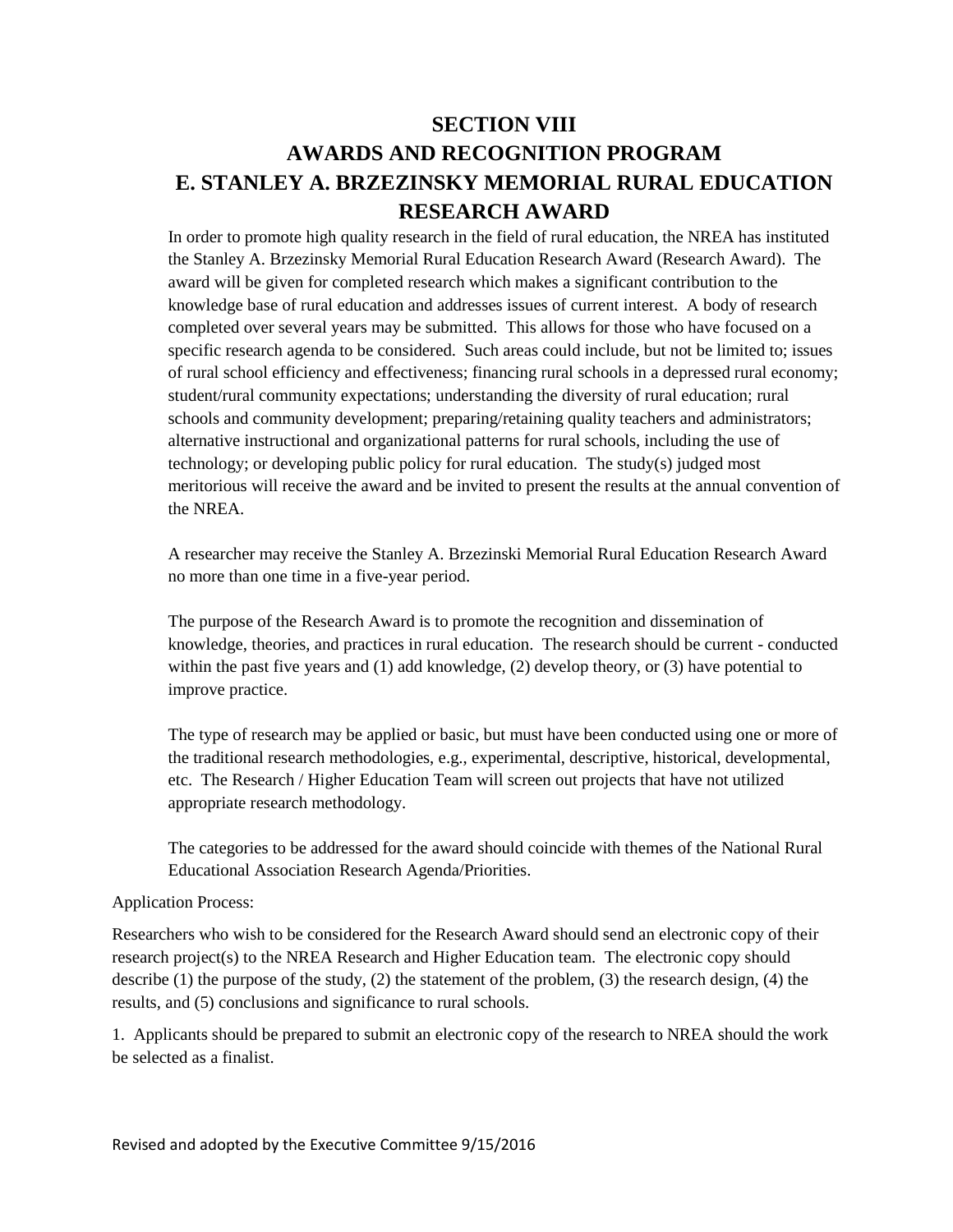2. Applicants agree to allow NREA to publicize the research through media consistent with association purposes. NREA imposes no infringement in the researchers copyright or other publication efforts.

Selection Criteria: Significance of the study to rural education.

- 1. Contribution to knowledge.
- 2. Thoroughness of study(s).
- 3. Segments reflecting: problem statement(s), research question(s), methodology(s), findings significance, and conclusions.

Eligibility of persons to receive the Research Award will be determined on the basis that the researcher (1) is willing to make a presentation at the annual convention, (2) agrees to supply the Research / Higher Education Team with a final copy of the research project(s) by Aug 1 and (3) agrees to allow NREA to reprint and distribute the research paper.

Members of the NREA Research / Higher Education Team are eligible to submit papers for consideration, but waive the right to participate in the judging process. Evaluation of the research project may be made by a subcommittee, appointed by the Research / Higher Education Team Chairperson

Proposed Procedures for Announcing Research Award:

- 1. January Email to NREA members a flyer announcing call for research projects.
- 2. January and February announce call for projects in NREA newsletter.
- 3. May 31 deadline for research projects to be emailed to the NREA Research / Higher Education Team Chairperson.
- 4. June 1 June 15, evaluation of the projects and selection of the winner.

Reservations:

- 1. Selection, rejection, and judging are the reserved rights of the NREA Research and Higher Education Team. The Research / Higher Education Team further reserves the option of making appropriate inquiry on any study submitted in case of questions.
- 2. NREA assumes the privilege of reproducing all or portions of the research in the association journal or other association publications.
- 3. NREA reserves the right to acknowledge the researcher's application to the agency or institution with which the research is associated.
- 4. The NREA Research /Higher Education Team is responsible for solicitation of applications and evaluation of materials.

The award will be presented at the Annual NREA Convention and Research Symposium.

The recipient of the Research Award will receive one complimentary registration to the Annual NREA Convention and Research Symposium to receive the award.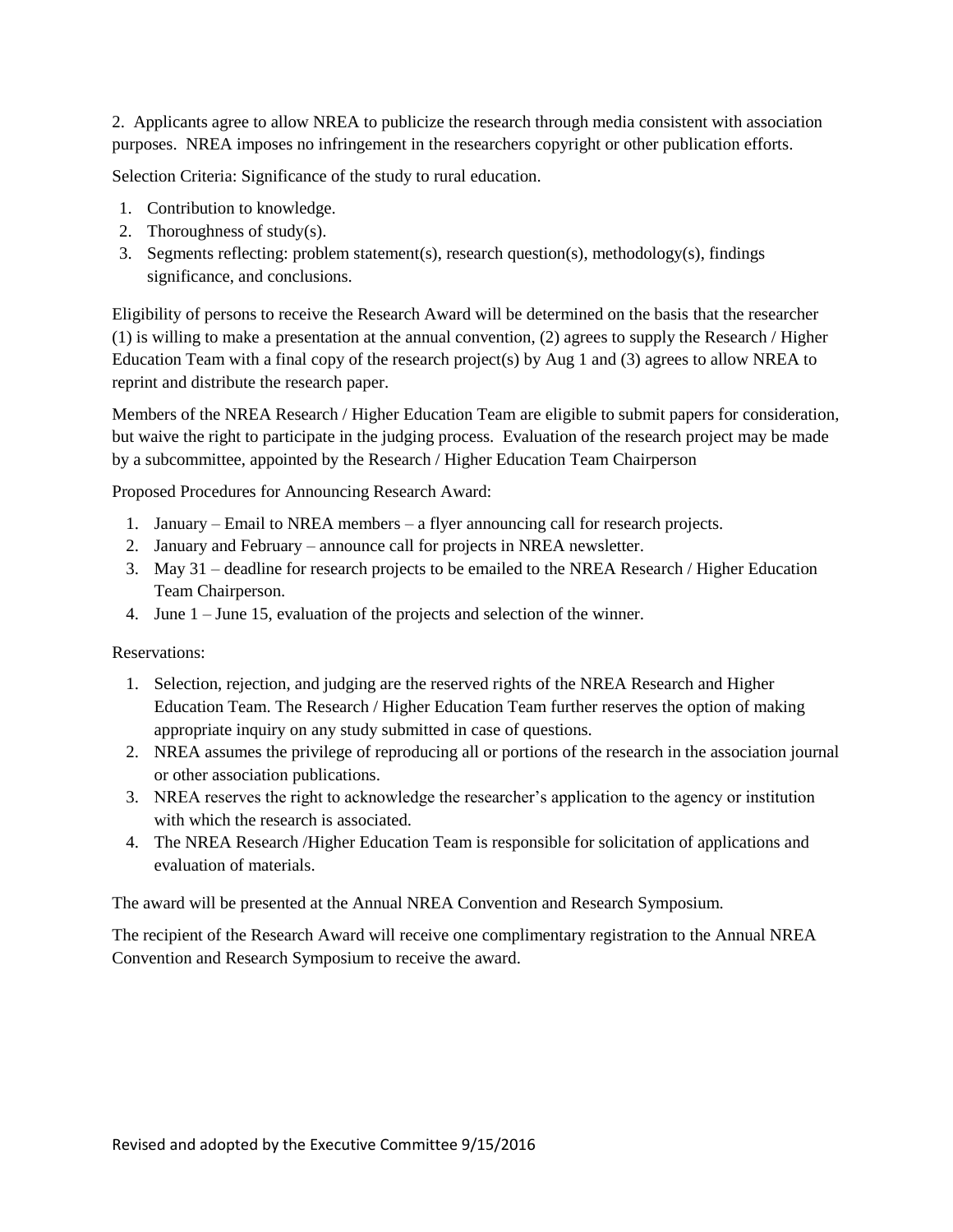### **SECTION VIII**

# **AWARDS AND RECOGNITION PROGRAM F. EDWARD W. CHANCE MEMORIAL RURAL EDUCATION DISSERTATION AWARD**

The National Rural Education Association has instituted the Edward W. Chance Memorial Rural Education Dissertation Award (Dissertation Award). The award will be given to recognize doctoral research which makes a significant contribution to rural education and addresses issues of current concern. Areas could include, but are not limited to; issues of rural school leadership; rural school finance; student/rural community expectations; rural educators; recognition of diversity of rural schools; alternative organizational and instructional patterns for rural school, including use of technology; or rural education policy issues. The dissertation judged most meritorious will receive the Dissertation Award and the winner will be invited to present the results at the Annual NREA Convention.

Eligibility for the Dissertation Award shall be limited to dissertations completed within two years of July 1 of the year in which the Dissertation Award will be presented. A dissertation may be reconsidered for the Edward W. Chance Memorial Rural Education Dissertation Award if it was not selected on the first submission and is still within the two-year time limitation.

#### Application Process:

Researchers who wish to be considered for the Research Award should submit an electronic copy of a 10 page summary of the dissertation project to the NREA Research and Higher Education Committee by the application deadline. The 10 page summary should provide information relating to the following: The problem statement, the research question, methodology, findings, conclusions, and significance of the study.

- 1. Applicants should be prepared to submit one copy of the dissertation to the NREA Research / Higher Education Committee should the study be selected as a finalist.
- 2. Applicants should be willing to publicize the research with NREA though media consistent with association purposes. NREA imposes no infringement in the researchers copyright or other publication efforts.

Selection Criteria: Significance of the study to rural education.

- 1. Contribution to knowledge.
- 2. Thoroughness of study.
- 3. Segments reflecting: problem statement, research question, methodology, findings significance, and conclusions.

#### Reservations:

- 1. Selection, rejection, and judging are the reserved rights of the NREA Research / Higher Education Committee. The Committee further reserves the option of making appropriate inquiry on any study submitted in case of a question.
- 2. NREA assumes the privilege of reproducing all or portions of the research in association journals or other publications.
- 3. NREA reserves the right to acknowledge the researcher's application to the agency or institution with which the research is associated.

The recipient of the Dissertation Award will receive one complimentary registration to the Annual NREA Convention and Research Symposium to receive the award.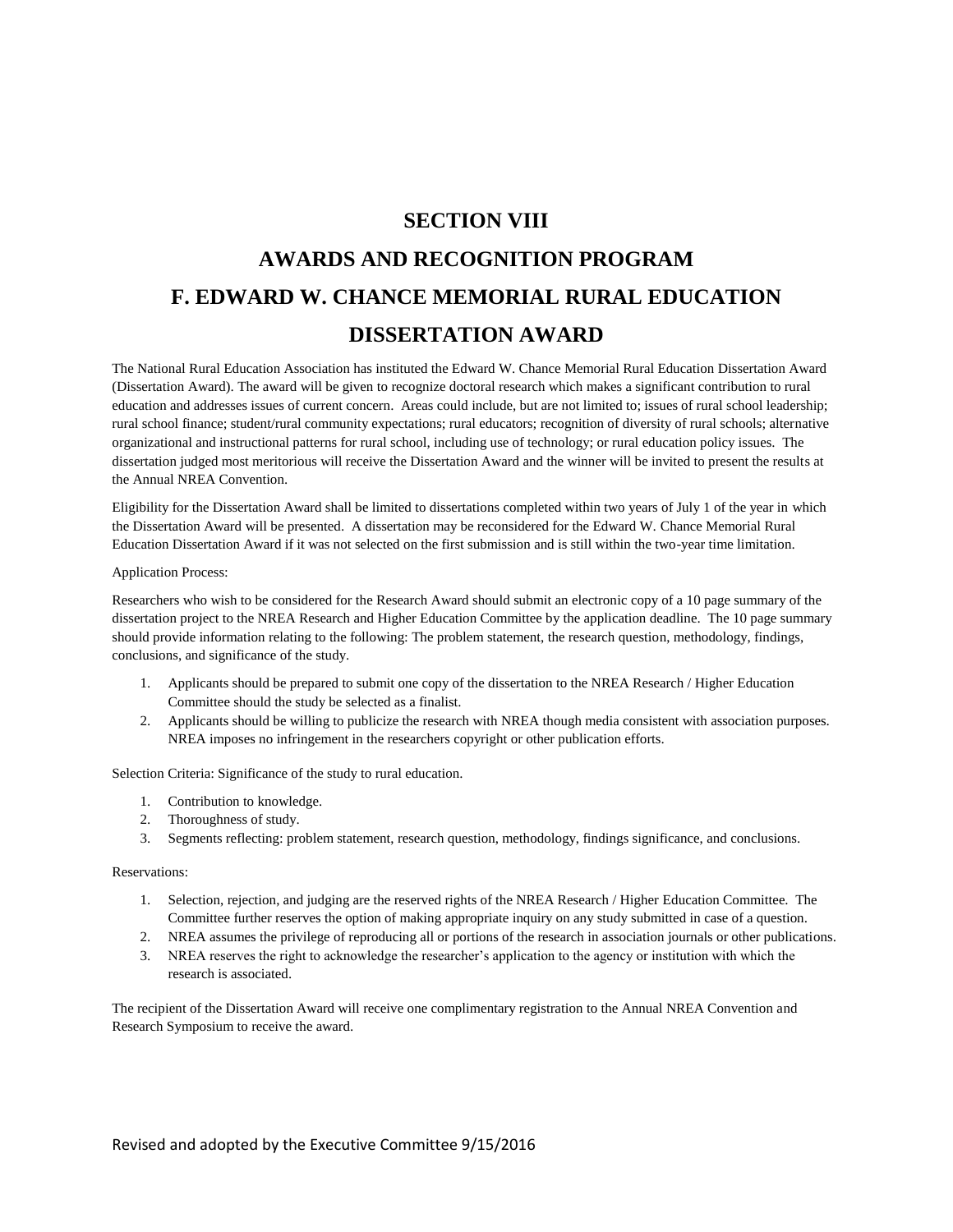# **SECTION VIII AWARDS AND RECOGNITION PROGRAM G. MEMBERSHIP DEVELOPMENT AWARD**

The Marketing and Membership Team may present two Membership Development Awards at the Annual NREA Convention.

- 1. To the state that achieves the highest numerical increase in membership during the previous membership year.
- 2. To the state that achieves the highest percentage increase in membership during the previous membership year.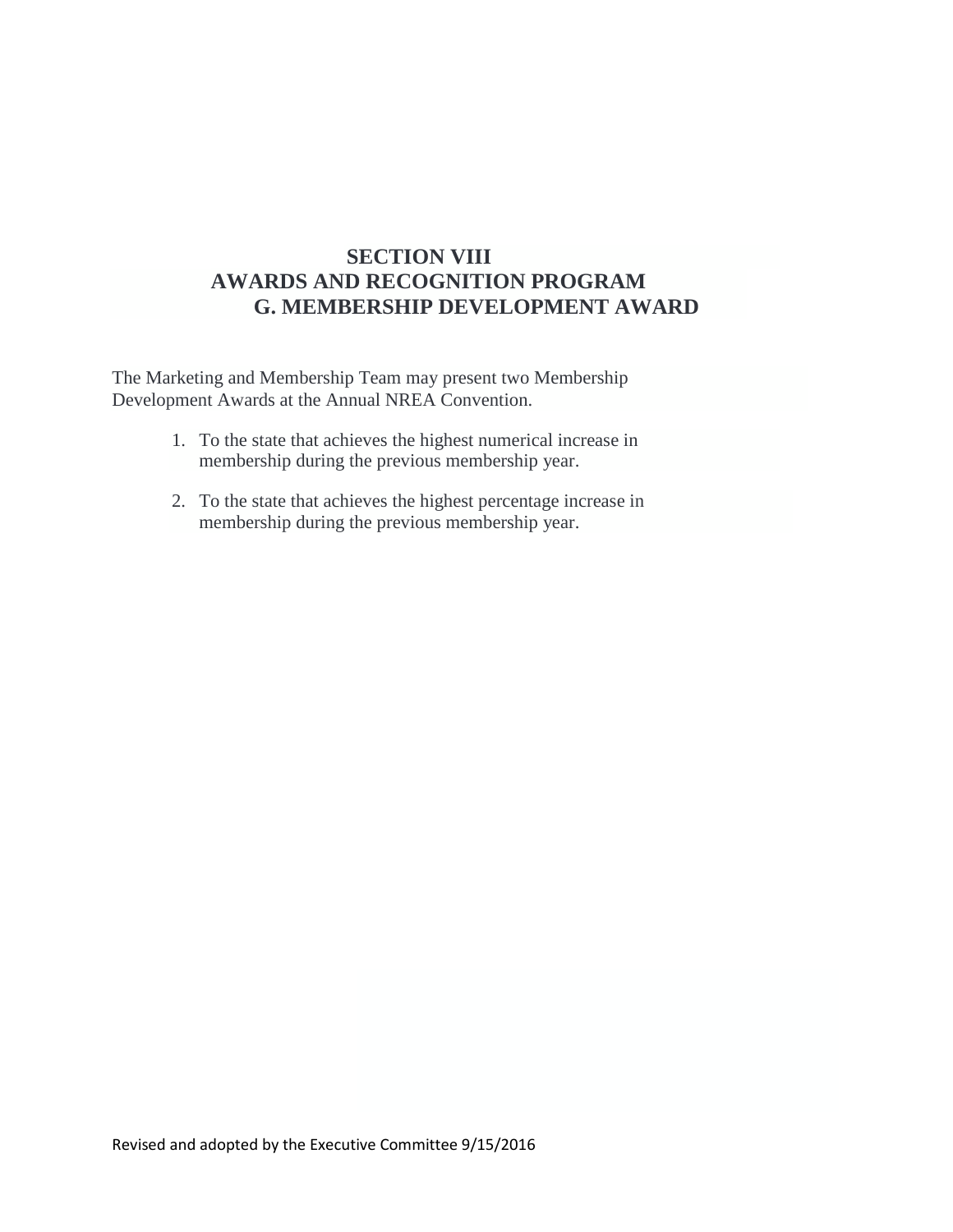# **SECTION VIII AWARDS AND RECOGNTION PROGRAM H. RAY G. DRAGE MEMBERSHIP ATTENDANCE INCENTIVE AWARD**

The NREA will award a special award to the State Affiliate that has the highest number of members in attendance at the Annual NREA Convention. This award honors Raymond G. Drage, a life member of the NREA and one who has demonstrated loyalty to the NREA.

This award will be in the form of a plaque designating the winning state and NREA convention date.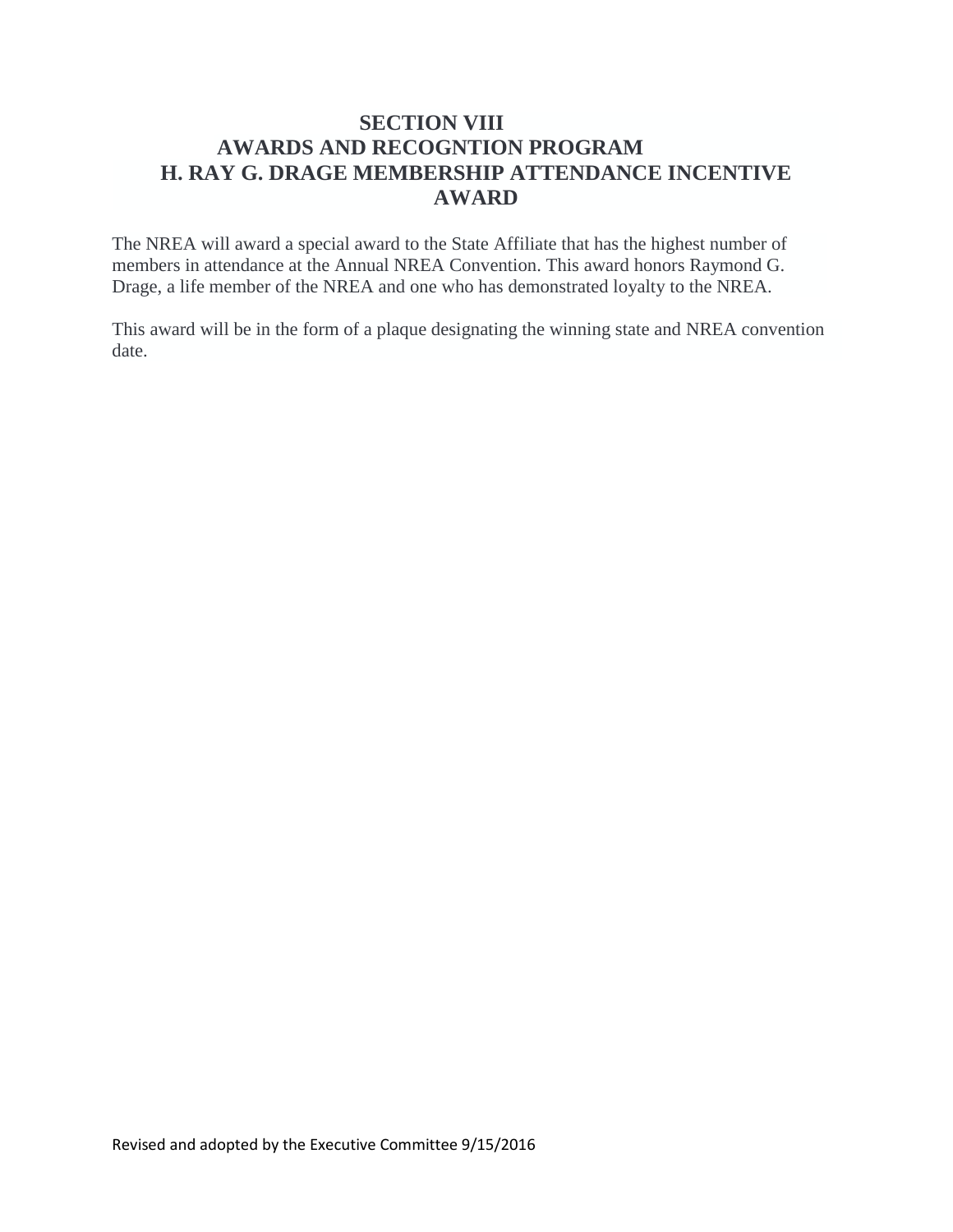# **SECTION VIII AWARDS AND RECOGNITION PROGRAM I. NREA RURAL TEACHER OF THE YEAR PROGRAM**

The National Rural Education Association presents the Annual NREA Monsanto Fund Rural Teacher of the Year Award to a deserving teacher. The NREA Monsanto Fund Rural Teacher of the Year Award is sponsored and funded the Monsanto Fund. The support provided lets the Monsanto Fund Rural Teacher of the Year receive a \$2,000 honorarium, and the Rural Teacher of the Year's school district receives \$1,000 to cover the cost of released time and add to the instructional environment of the teacher's classroom.

Competition for the NREA Monsanto Fund Rural Teacher of the Year is open to all rural teachers. Candidates for the award who are nominated by a NREA State Affiliate Organization shall automatically be the candidate from their home state. In the absence of a NREA State Affiliate candidate, any teacher from that state may be a candidate and shall be considered a state semifinalist. The NREA Monsanto Fund Rural Teacher of the Year Selection Team will select a state candidate from the semi-finalists. Only state candidates will be considered for the NREA Monsanto Fund Rural Teacher of the Year Award.

# **MONSANTO FUND RURAL TEACHER OF THE YEAR PROGRAM TIMELINES**

All entries must be postmarked or delivered to the NREA Office by June 20 of each year.

The NREA Monsanto Fund Rural Teacher of the Year Selection Team will meet and/or confers via phone, email, etc. to review and evaluate all semi-finalist applications received from State Affiliates and from states not having an NREA State Affiliates Organization, or from a state(s) with an NREA State Affiliates Organization that is not submitting a finalist from that state. The Selection Team will determine the state finalist for each state as necessary. From these state finalists, the Selection Team will select four national finalists.

Revised and adopted by the Executive Committee 9/15/2016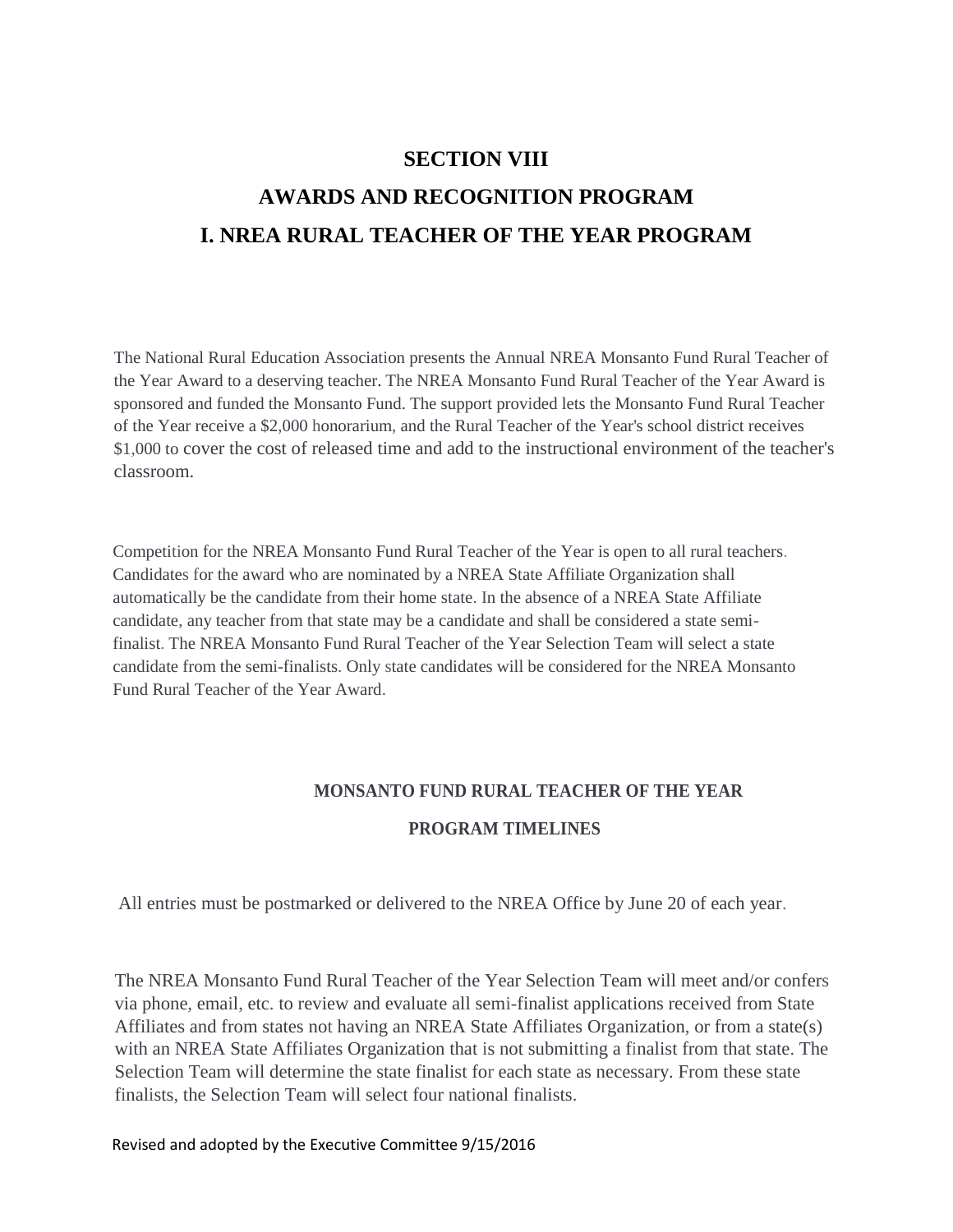The NREA Monsanto Fund Rural Teacher of the Year Selection Team will meet/confer and review the four national finalists' applications and selects the Teacher of the Year Award recipient by August 31 of each year. Presentation of the NREA MONSANTO FUND RURAL TEACHER OF THE YEAR Award will be made at the Annual NREA Convention. The Monsanto Fund Rural Teacher of the Year will make an acceptance speech and should be prepared to present a one hour breakout session on an appropriate topic related to teaching in the setting.

The award recipient will receive a \$2000 honorarium and a one year NREA membership. The school district will receive \$1,000 to cover the cost of released time and add to the instructional environment of the teacher's classroom. The recipient's travel, lodging, and registration costs of attending the Annual NREA Convention will be paid by the NREA. The NREA MONSANTO FUND RURAL TEACHER OF THE YEAR will serve as an Ambassador for Education throughout the United States of America throughout the following year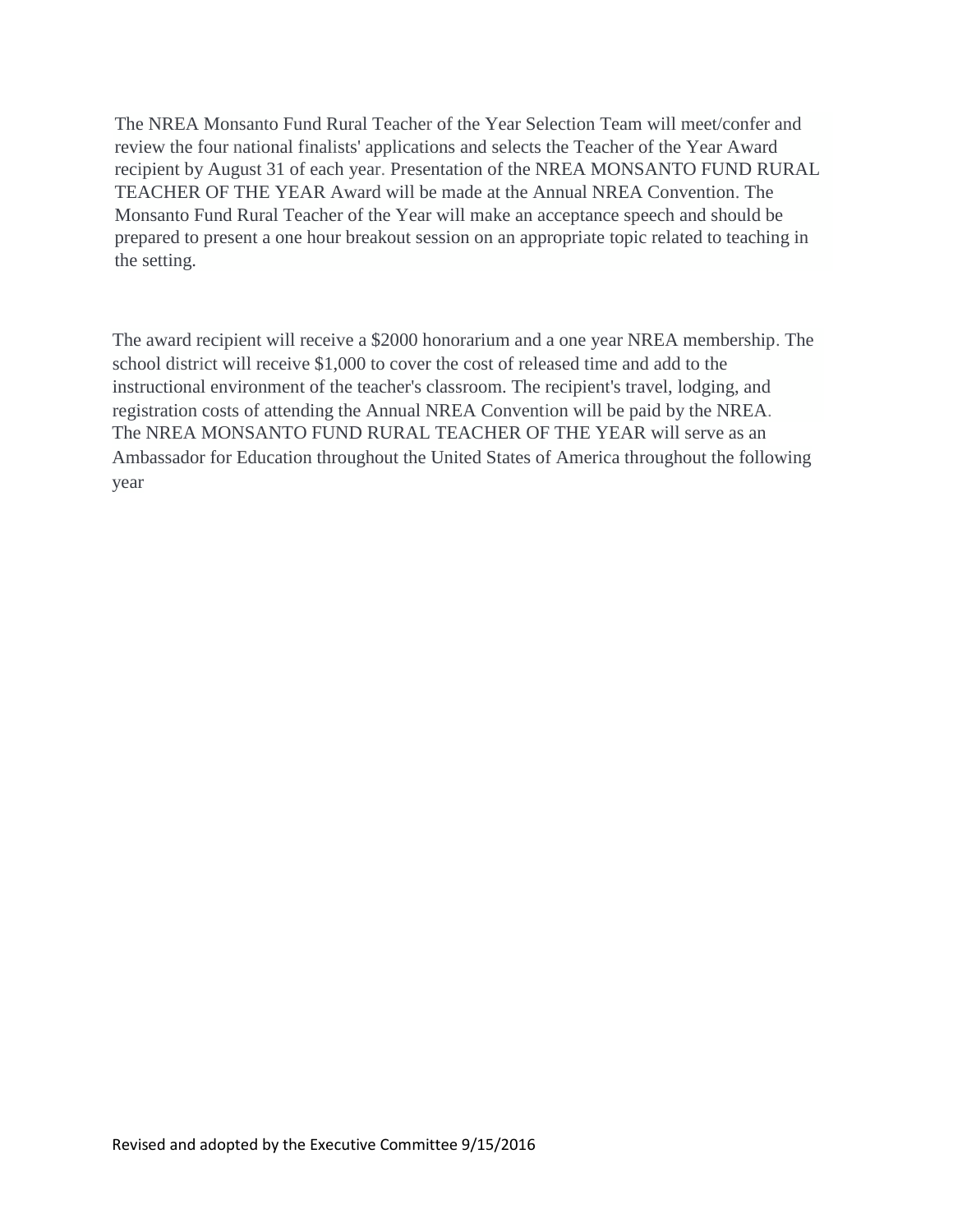## **SECTION VIII**

# **AWARDS AND RECOGNITION PROGRAM I.1 NREA TEACHER OF THE YEAR APPLICATION PROCEDURES**

Each application submitted must follow the procedures described below.

- 1. A single applicant from a state with an NREA State Affiliates Organization may be submitted through the State Affiliates Organization and will be considered the finalist from that state. No other applications will be permitted from a state with an NREA State Affiliates Organization when the State Affiliates Organization submits the applicant of their selection. If a State Affiliates Organization decides not to submit an application and notifies the NREA Executive Director of such decision, applications will be accepted from that state under the same procedure as applications are accepted from states without an NREA State Affiliates Organization
- 2. Applications may be submitted from states without an NREA State Affiliates Organization. If more than one application is received from an individual state, or states not having an NREA State Affiliates Organization, the NREA Monsanto Fund Rural Teacher of the Year Selection Team will consider all these applicants as semi-finalists from their respective state(s), evaluate the applications, and determine one finalist from each state.
- 3. The teacher nominated must be directly involved in Pre K-12 classroom instruction in a public or non-public school. The individual may be nominated only for his/her position or role in education. To be eligible for consideration as the NREA MONSANTO FUND RURAL TEACHER OF THE YEAR, nominees must hold a teaching position in the state from which he/she is nominated.
- 4. An application form must be completed for each nominee.

5. The first two pages of all completed application packets must be the cover page and the employer confirmation form. The subsequent packet sections should follow in numerical order. Please download the required forms and save to your computer. Please type in the shaded areas to complete the forms. When completed, print a hard copy for submission.

6. Each section of the application packet has a maximum length requirement that will be enforced.

- 7. Letters of recommendation may be single spaced on letterhead or personal stationery. The body of each application must be double spaced, on one side only, with one inch margins, on 8.5 x 11 inch, white paper, and may not use a font size smaller than 12 point.
- 8. The applicants name must be on every page of the application packet.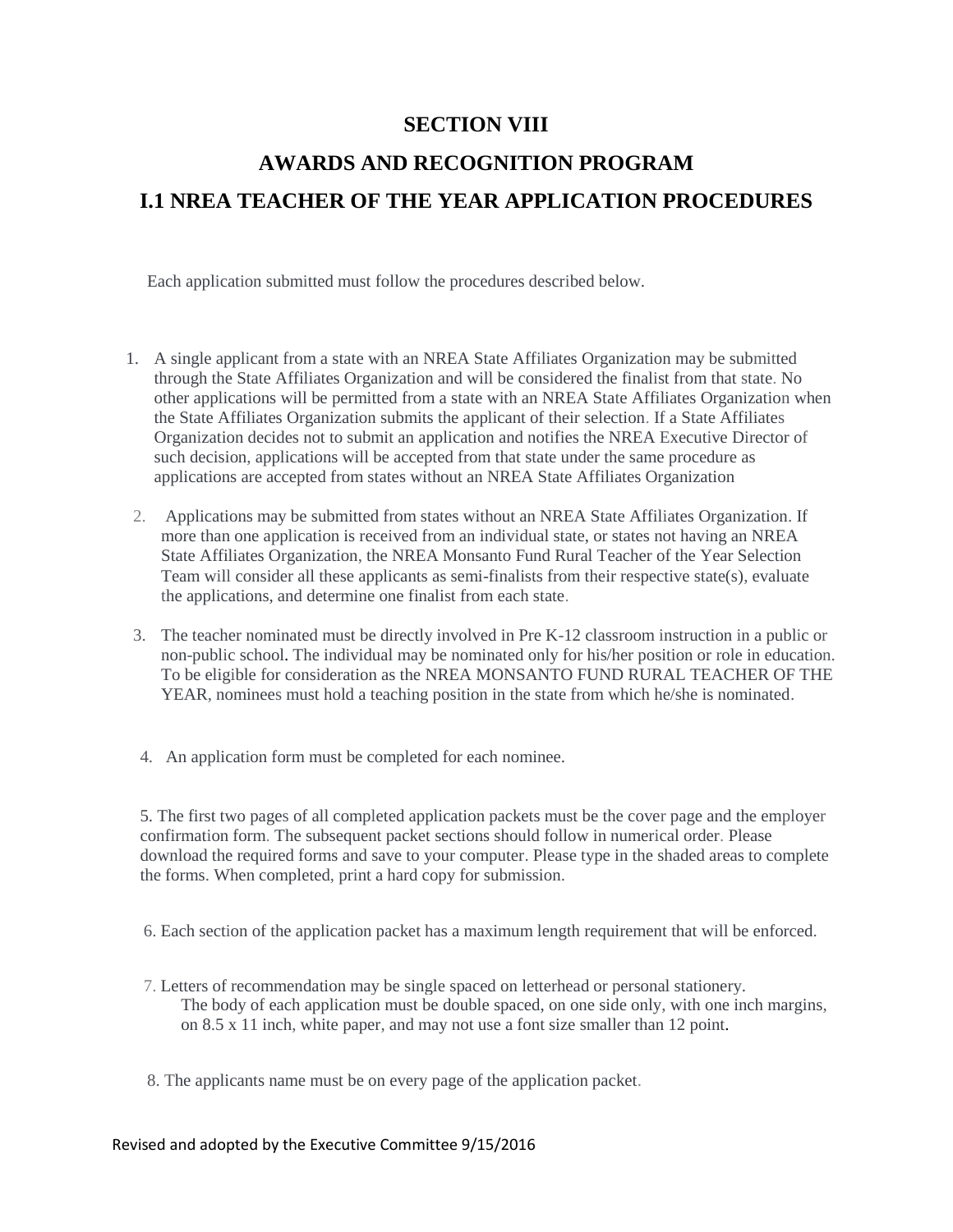. 9. All materials should be stapled together in the upper left corner.

10. Copies of the completed application packet must be postmarked or delivered to the NREA Office by June 20 of each year.

#### **MONSANTO FUND RURAL TEACHER OF THE YEAR**

#### **APPLICATION/NOMINATION PACKET SECTIONS**

#### *Section 1. Nominator's Letter of Recommendation*

Using specific descriptions and examples, succinctly explain what qualities the nominee possesses and what activities have been undertaken, goals accomplished, projects completed, etc. on behalf of schools and students that qualify the nominee as deserving national recognition. Maximum of one page.

#### *Section 2. Letters of Recommendation*

Five letters of recommendation are required and only five will be accepted in addition to the nominator's letter of recommendation. The five letters of recommendation should be written by a person in each of the following categories; Administrator, Teacher, Community Member, Parent, and Student. Each letter of recommendation is limited to a maximum of one page.

#### *Section 3. Background*

The nominee should describe background, experiences, and activities related to the applicant's exceptional performance in the education system/building or district. This could include biographical information, educational background, action photos, awards, honors, community recognition, etc. Maximum of two double-spaced pages.

#### *Section 4. Response to Questions*

The nominee should address the following questions focused on specific parts of educator's work using specific examples and information which demonstrate how well the applicant fulfills the expectations under each of the following categories. Maximum of 12 double-spaced pages for the responses to all questions.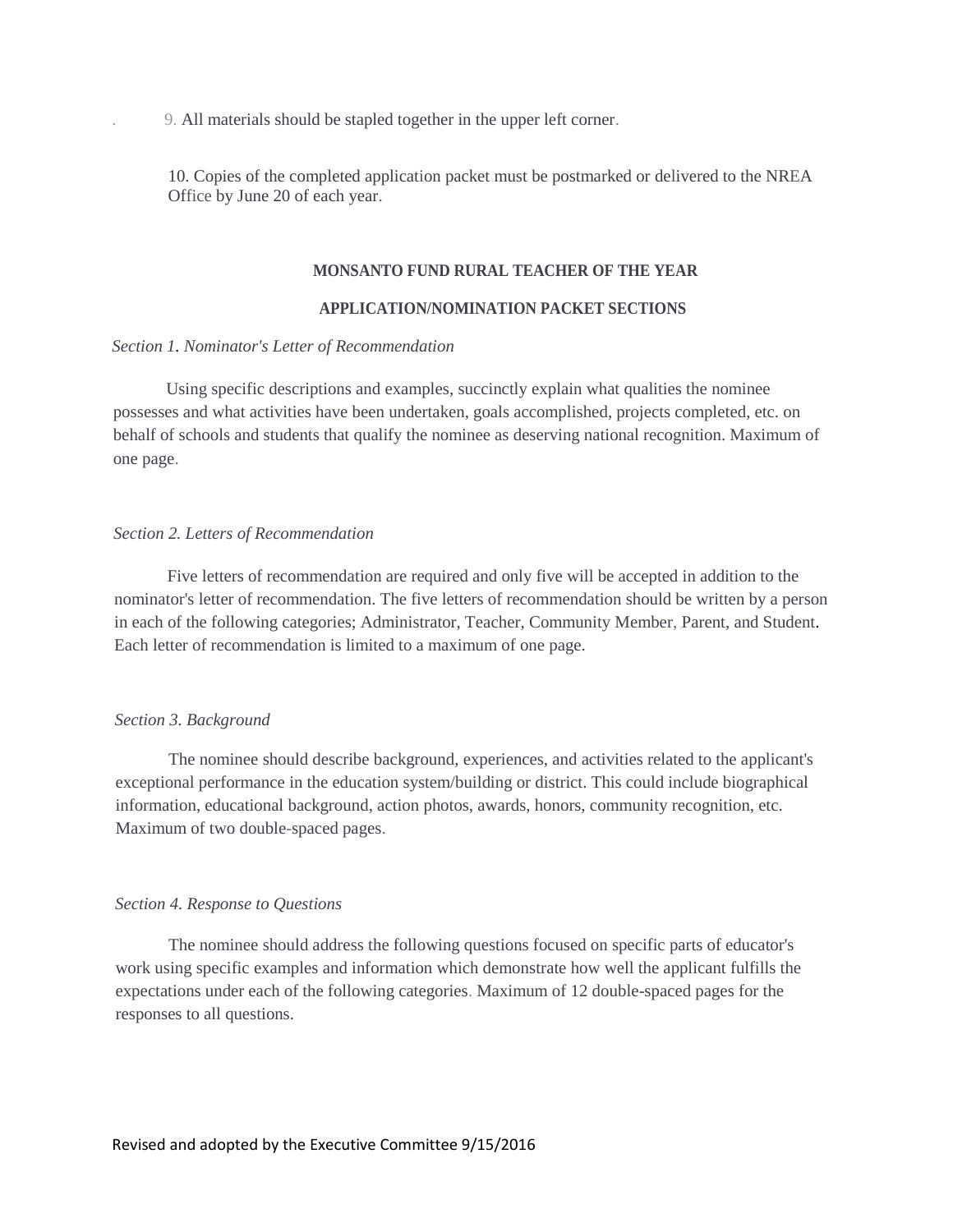#### **IMPACT ON STUDENTS/STUDENT ACHIEVEMENT**

1. How has the applicant incorporated the concepts of higher standards in his/her teaching for all students, used creativity and innovation in their classroom, and demonstrated that all students can succeed in learning at the higher level?

2. How has the applicant, consistently over time, demonstrated his/her care for students? Examples might be sponsoring activities outside the classroom and other non-classroom interaction with students.

#### **COLLABORATION**

- 1. How has the applicant demonstrated excellence as a contributing member of the collaborative rural community?
- 2. How has the applicant demonstrated that he/she is a teacher who collaborates with fellow educators, parents, families, and the community in an effort to improve teaching and learning, and fosters collaboration and teamwork among students?

#### **CONTINUOUS LEARNIG**

How is the individual's commitment to lifelong learning being demonstrated in the form of participation in professional development programs to enhance content knowledge, assisting other faculty with professional development, and/or enabling community activities that provide learning experiences for working adults, senior citizens, parents, etc.?

#### **LEADERSHIP**

1. How has the applicant exemplified leadership skills that will support and expand student achievement, push traditional limits, and establish attainable high goals for students, and the school district?

2. How has the applicant's leadership in the educational community impacted the school district and the community? Examples could be creating links between the school and community and service to the community.

#### **SUMMARY**

Summarize the ways in which the applicant demonstrated excellence in fulfillment of a teacher's duties, as well as examples of performance that exceeded expectations.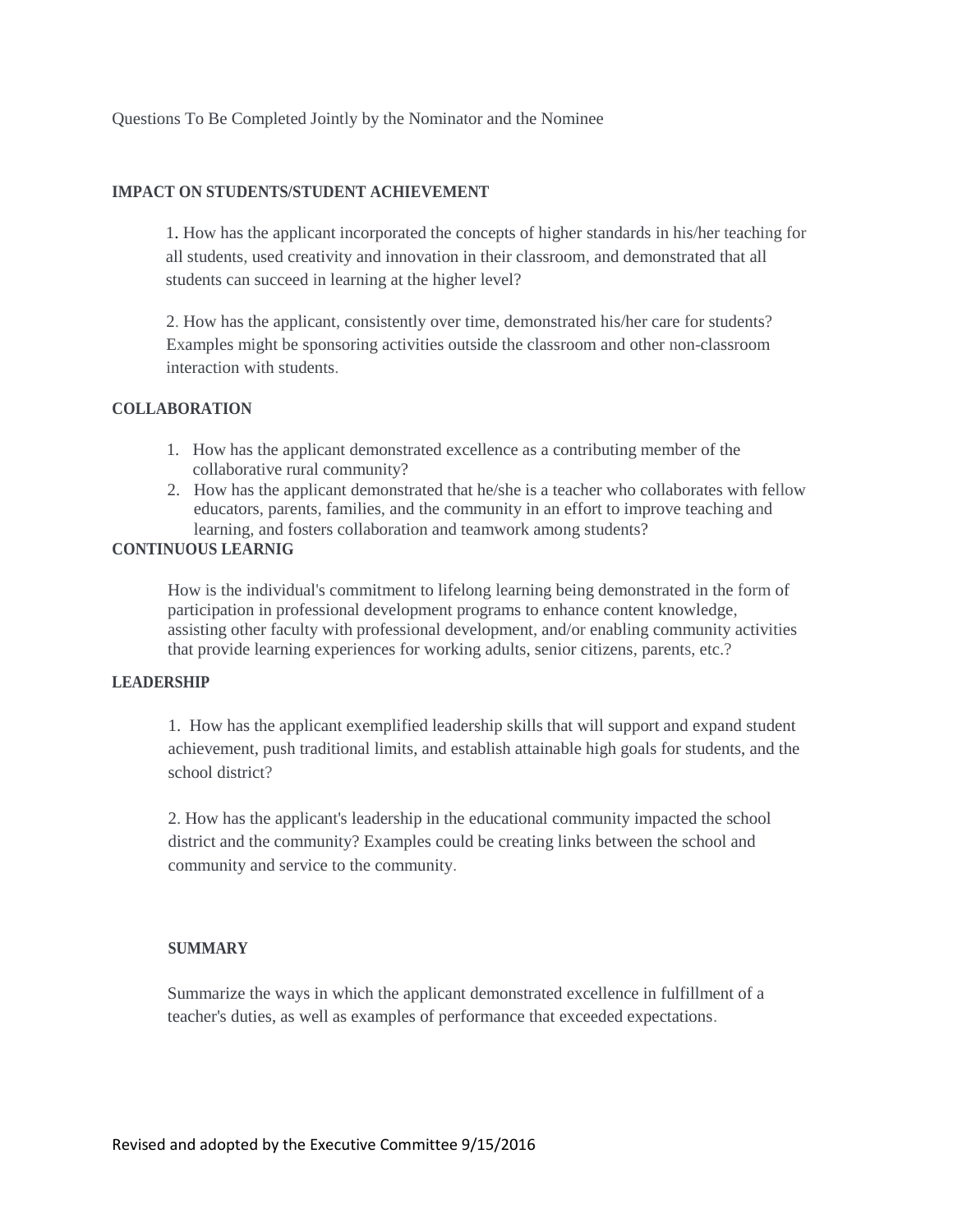# **SECTION VIII AWARDS AND RECOGNITION PROGRAM J. NREA ESSAY CONTEST**

The NREA Foundation funds the Annual NREA essay contest.

The number of awards and the amount awarded is set by the NREA Foundation Board of Trustees, with recommendations provided by the NREA Executive Committee.

Guidelines for each program are formulated and promulgated yearly to all NREA members and to the general public through various media.

The NREA Teacher Activities and Recognition Team administers the contests, designates a review panel, selects the winners, and reports this information to the NREA Executive Director.

The Executive Director announces and notifies the winners and the NREA Foundation Treasurer mails award checks and congratulatory letters to each winner.

The announcement of the winners is published in the *NREA UPdate*. Winners will also be posted on the NREA website, as well as be recognized in the Annual NREA Convention Program.

If possible, a winner of the Essay Contest may be presented with an award check by an NREA member from a State Affiliate or from the state. If no State Affiliate exists, the presentation may be made during a local school ceremony.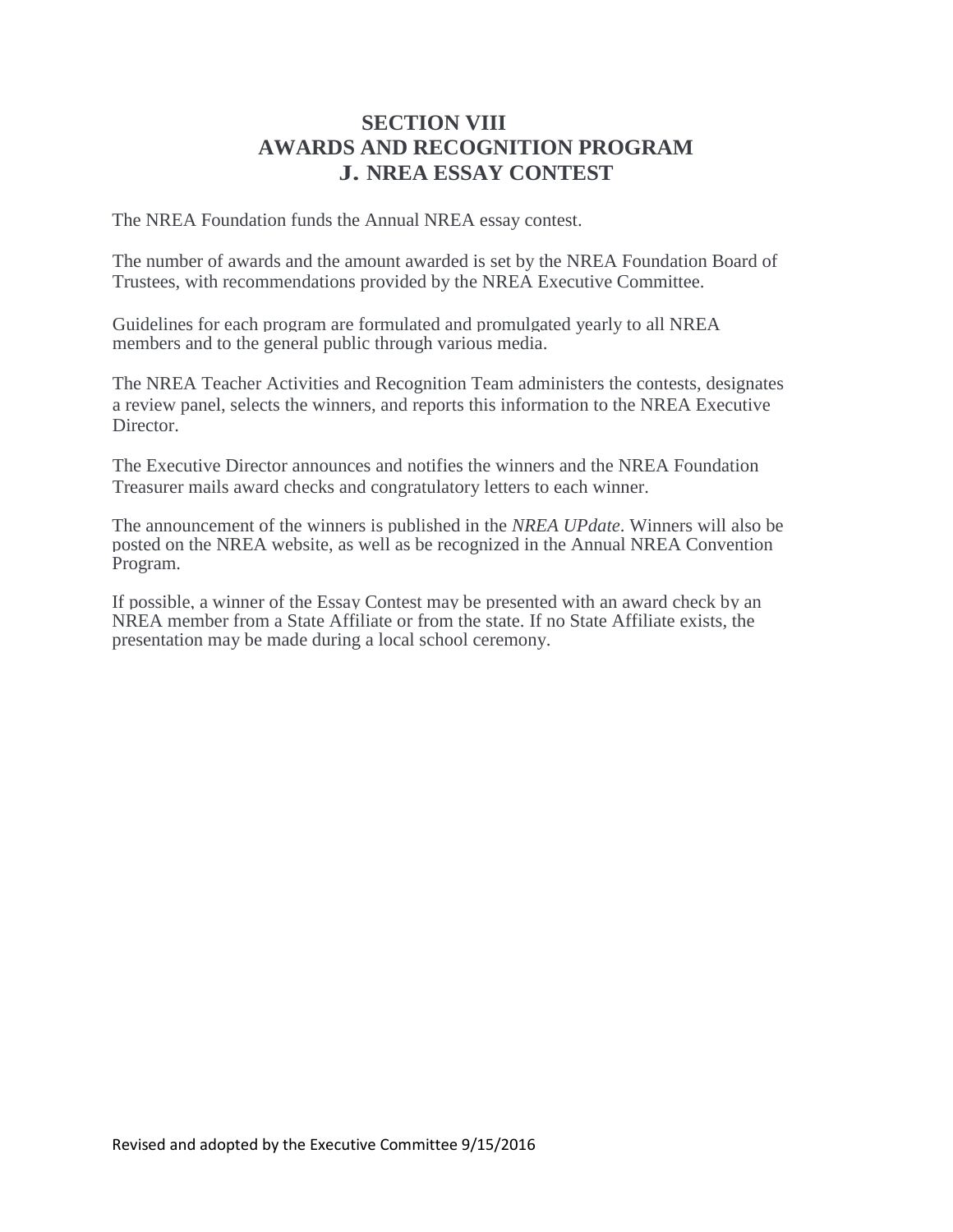### **SECTION VIII**

# **AWARDS AND RECOGNITION PROGRAM K. PRESIDENT RECOGNITION**

The President - Elect shall be inducted to the position of President during the Annual NREA Convention by the current President of the NREA. In the absence of the President, the induction shall be performed by the Immediate Past President.

Upon induction into office, the NREA President shall be presented a symbolic gavel inscribed with the NREA logo, the title of President and year to be served.

Upon leaving office, each NREA President shall receive a plaque recognizing his/her leadership, service, and accomplishments during the term of office.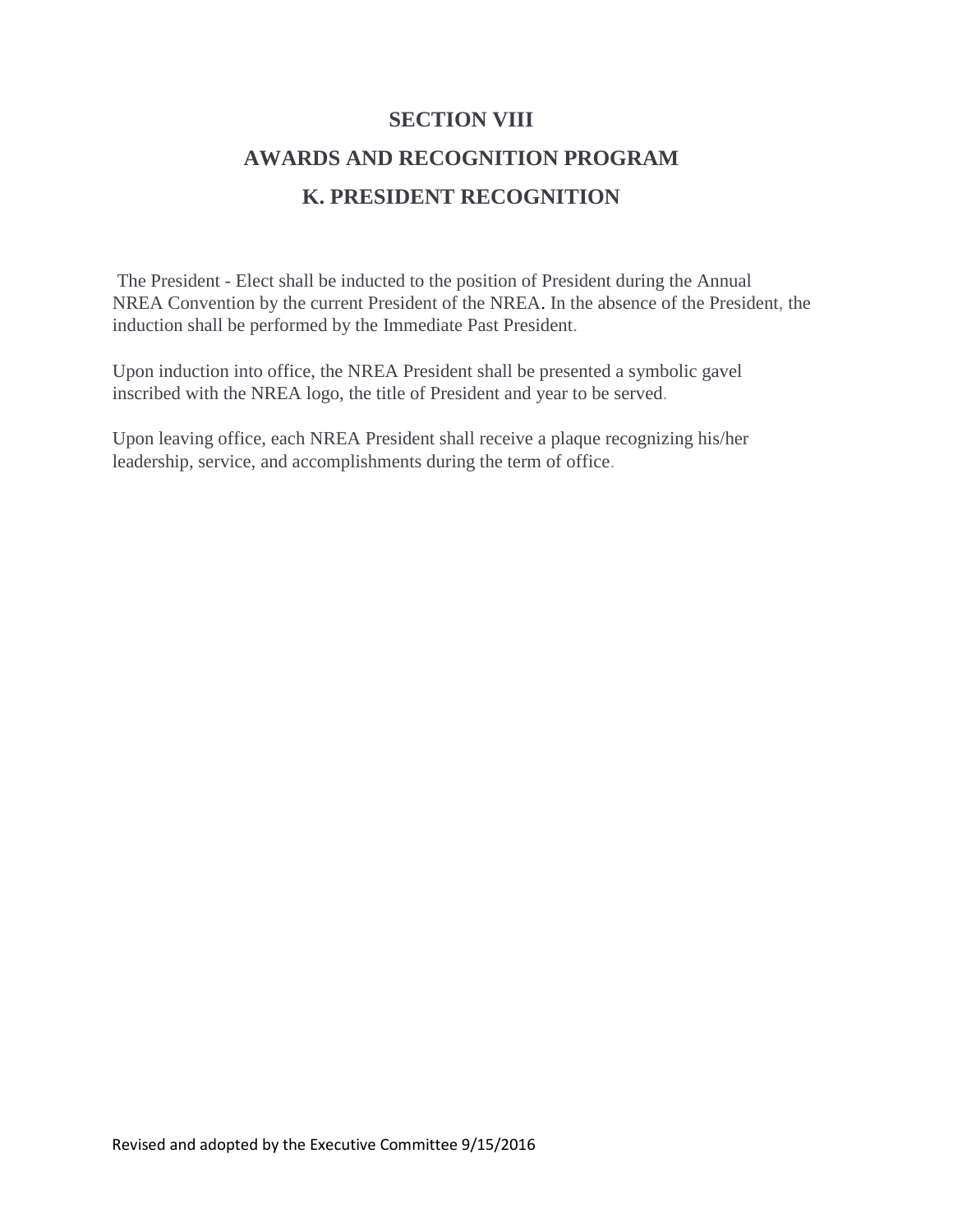# **SECTION IX COMMUNICATIONS**

#### A. Publications

- A.1 Editorial Content
- A.2 Ownership
- A.3 Back Issues
- B. Electronic Network
- C. Membership Mailing List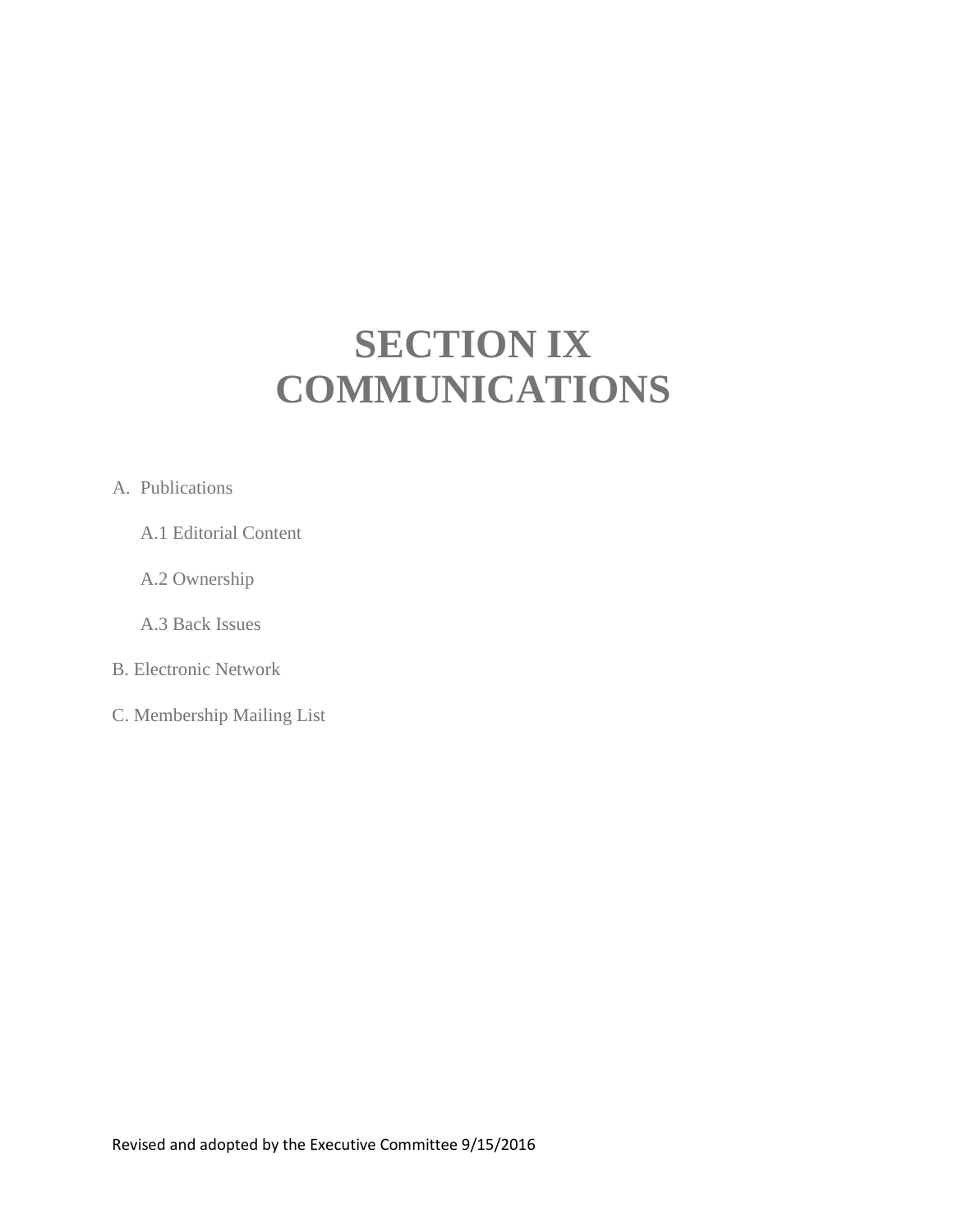# **SECTION IX COMMUNICATIONS**

# **A. PUBLICATIONS**

Publications of the NREA are: The *Rural Educator* (published 3 times a year) and the *NREA Update*, an electronic newsletter (published 48 times a year).

A copy of each publication will be provided to each NREA member. The *Rural Educator* and the *NREA Update* are part of the membership package and cannot be purchased singly.

The Editorial Advisory Board may recommend editorial policy to the Executive Committee for each publication, the frequency of publication, and may conduct periodic evaluations of each publication.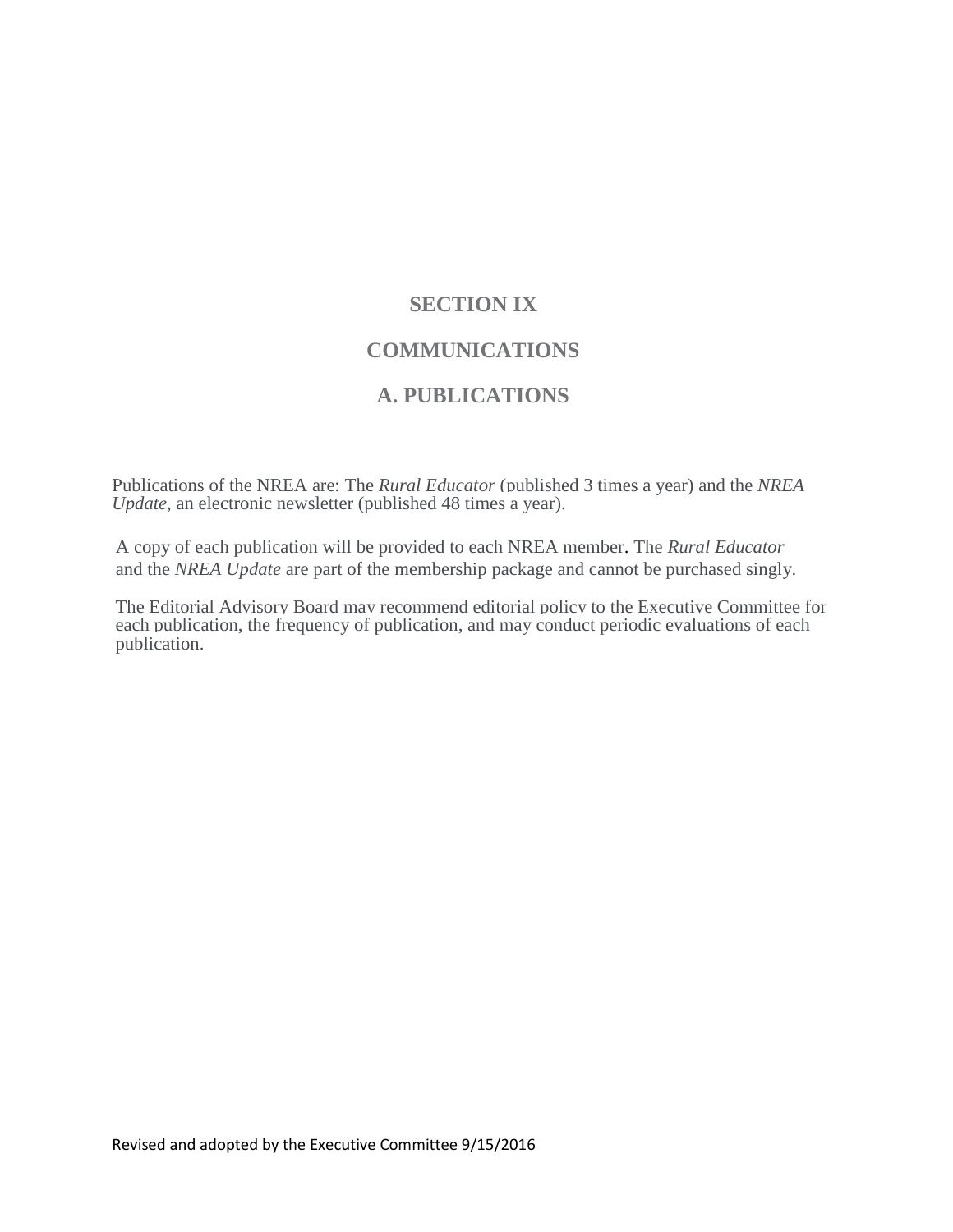# **SECTION IX COMMUNICATIONS A. PULICATIONS A.1 EDITORIAL CONTROL**

Each publication sponsored by the NREA shall receive editorial review prior to publishing.

The Editorial Advisory Board may select guest editors for The Rural Educator to:

1. Preview articles and make suggestions for specific items to be included in the publication.

2. Review all articles to determine if they contribute toward the body of knowledge of rural education and rural communities.

3. Solicit articles which contribute to the quality of the publication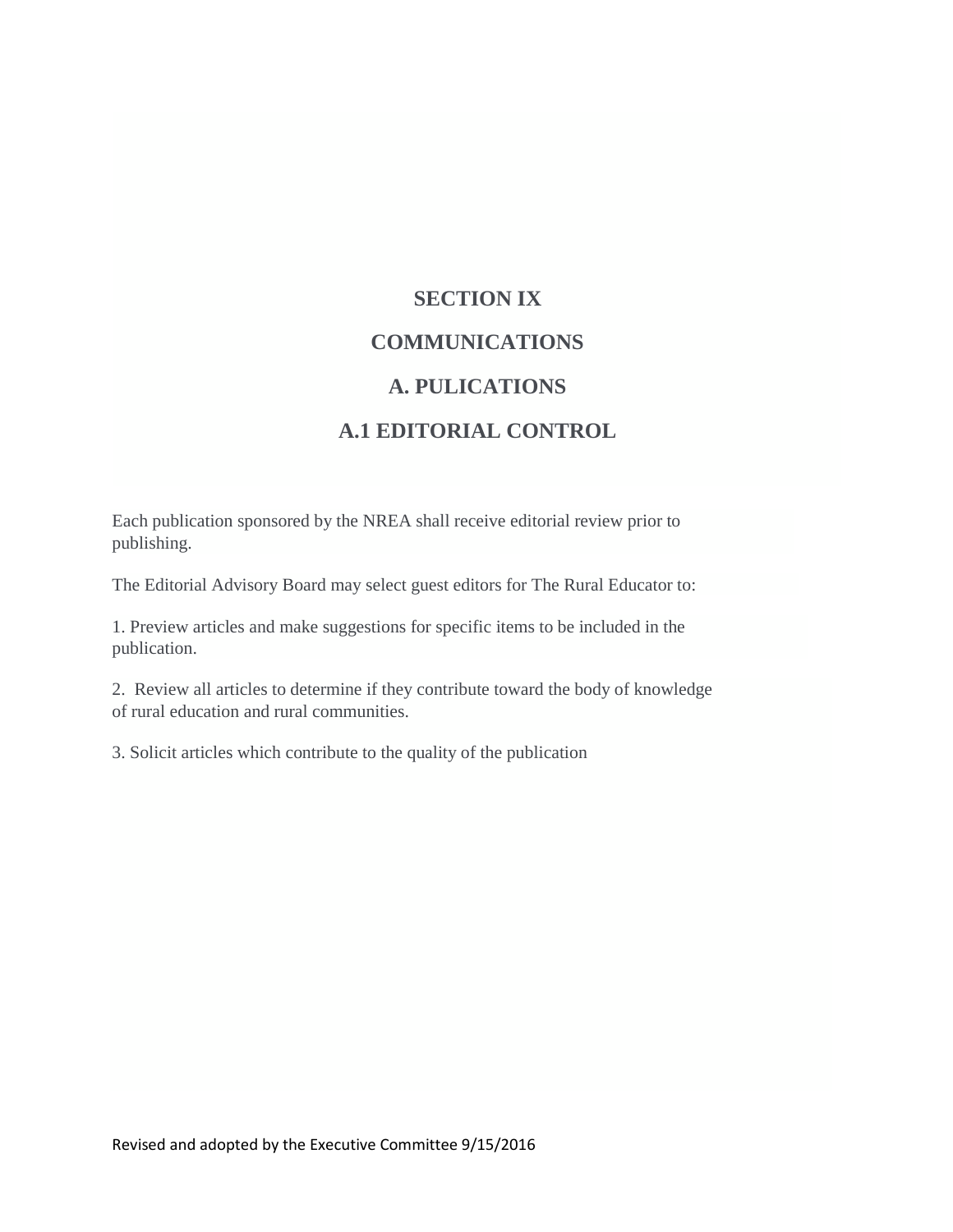# **SECTION IX A. COMMUNICATIONS A.2 OWNERSHIP**

All publications funded by the National Rural Education Association are deemed to be owned by the Association. All such publications will have appropriate copyright status and the reprinting of articles from these publications will be prohibited except with the permission of the NREA Executive Director. Requests for reprinting will be given in writing and permission granted only to agencies, institutions, or organizations who have stated that the use of the articles is for educational purposes. Articles may only be printed in educational newsletters or journals. At no time will permission be granted for reprinting of an entire publication to another agency, institution, or association.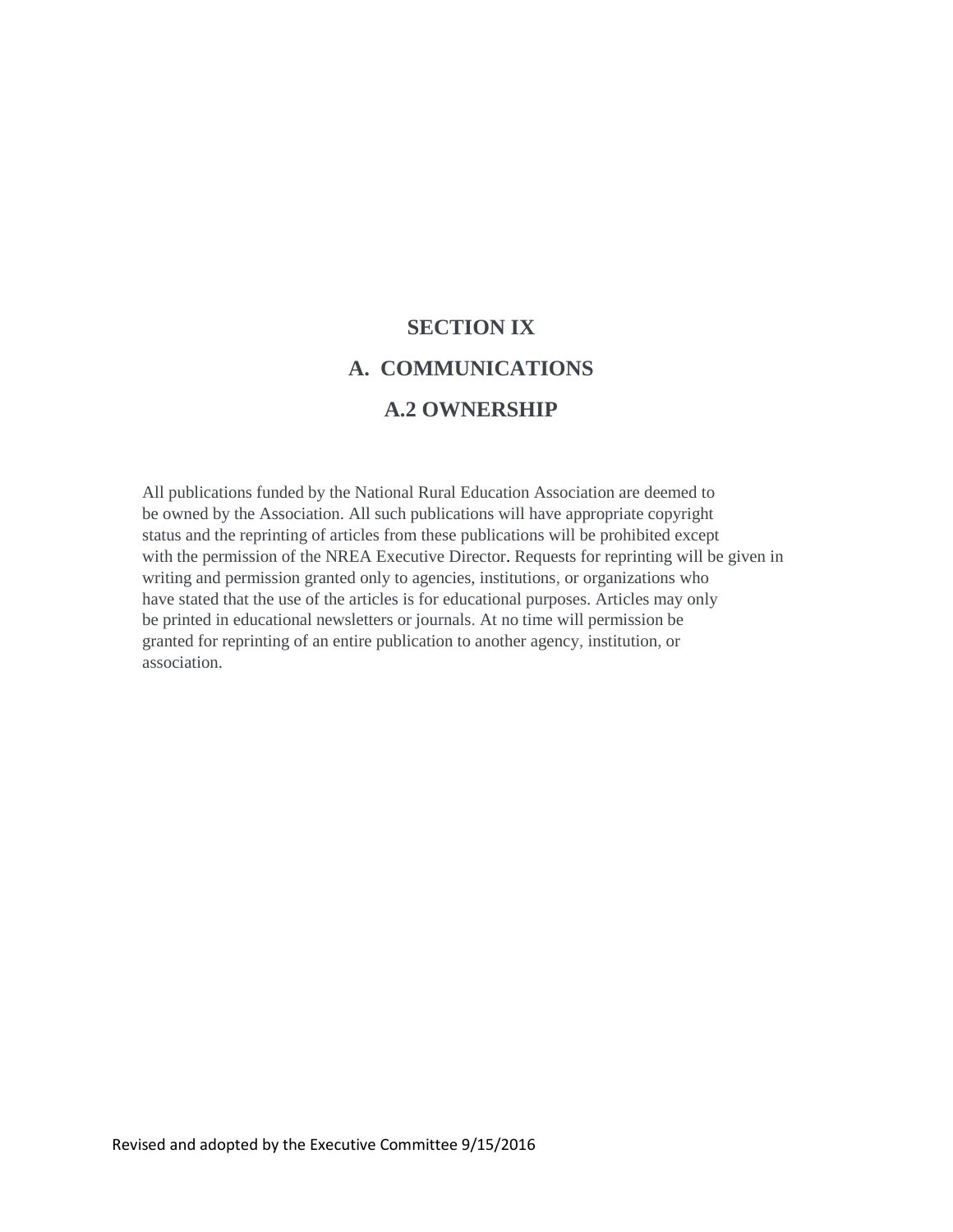# **SECTION IX**

# **A. PUBLICATIONS**

# **A.3 BACK ISSUES**

Five years of back issues of the *Rural Educator* will be maintained in the NREA office. Other back issues will be held in storage.

The following fee schedule shall be followed to fill orders for back issue of The *Rural Educator*.

Current Issue \$15.00

Past Issues \$25.00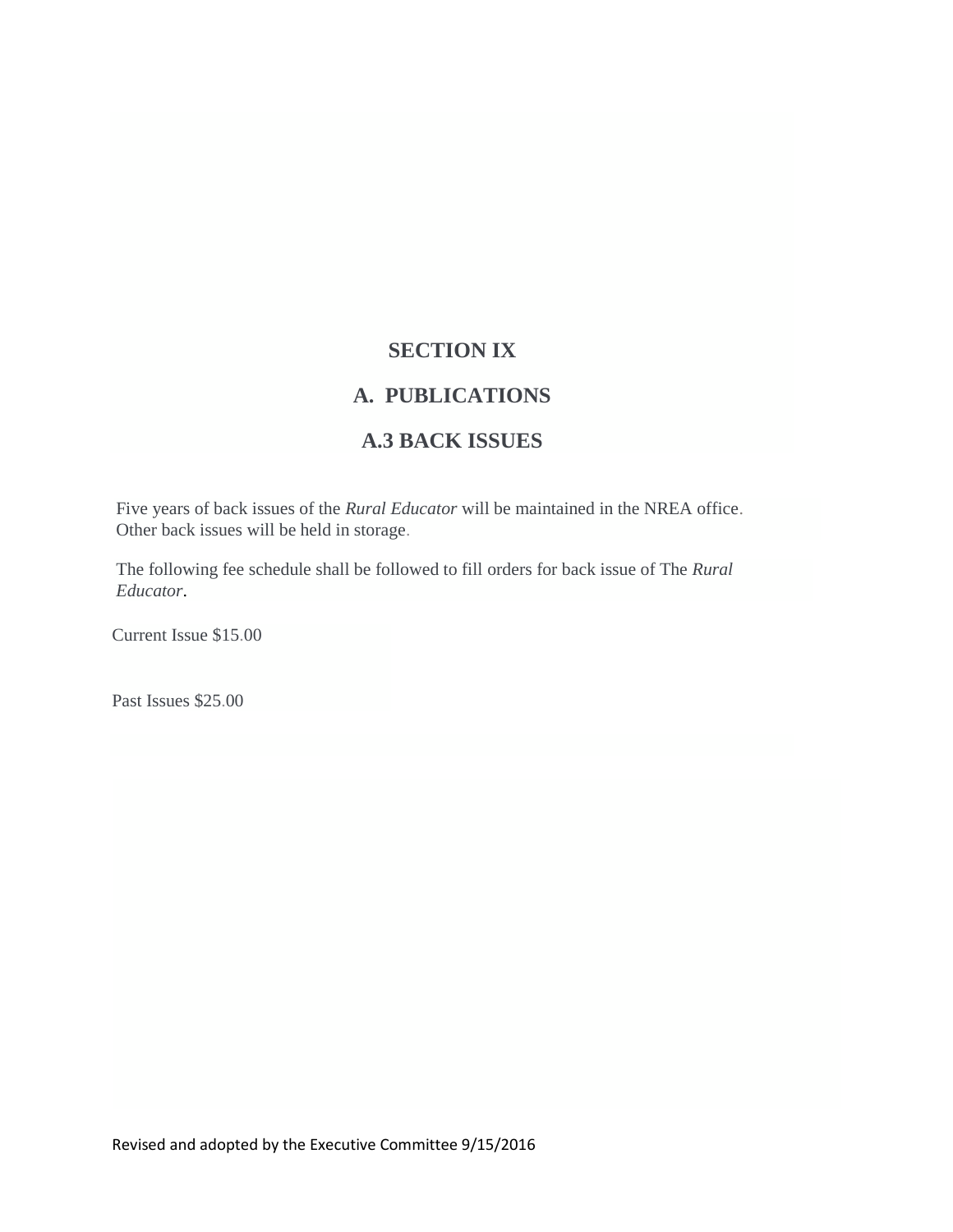# **SECTION IX COMMUNICATIONS B. ELECTRONIC NETWORK**

#### LISTSERV/ELECTRONIC DIRECTORY

The NREA will maintain a LISTSERV/electronic directory of NREA members who are accessible by e-mail.

The NREA LISTSERV/electronic directory will be maintained and accessed as a responsibility of the Executive Director.

#### **WEBSITE**

The NREA will maintain a website to support open communications with the NREA members and other organizations that link to the NREA web site.

The LISTSERV/electronic directory may be accessed by any NREA member or NREA team upon request to the Executive Director. Use of the LISTSERV/electronic directory or the website must correspond with the purposes and policies of the NREA.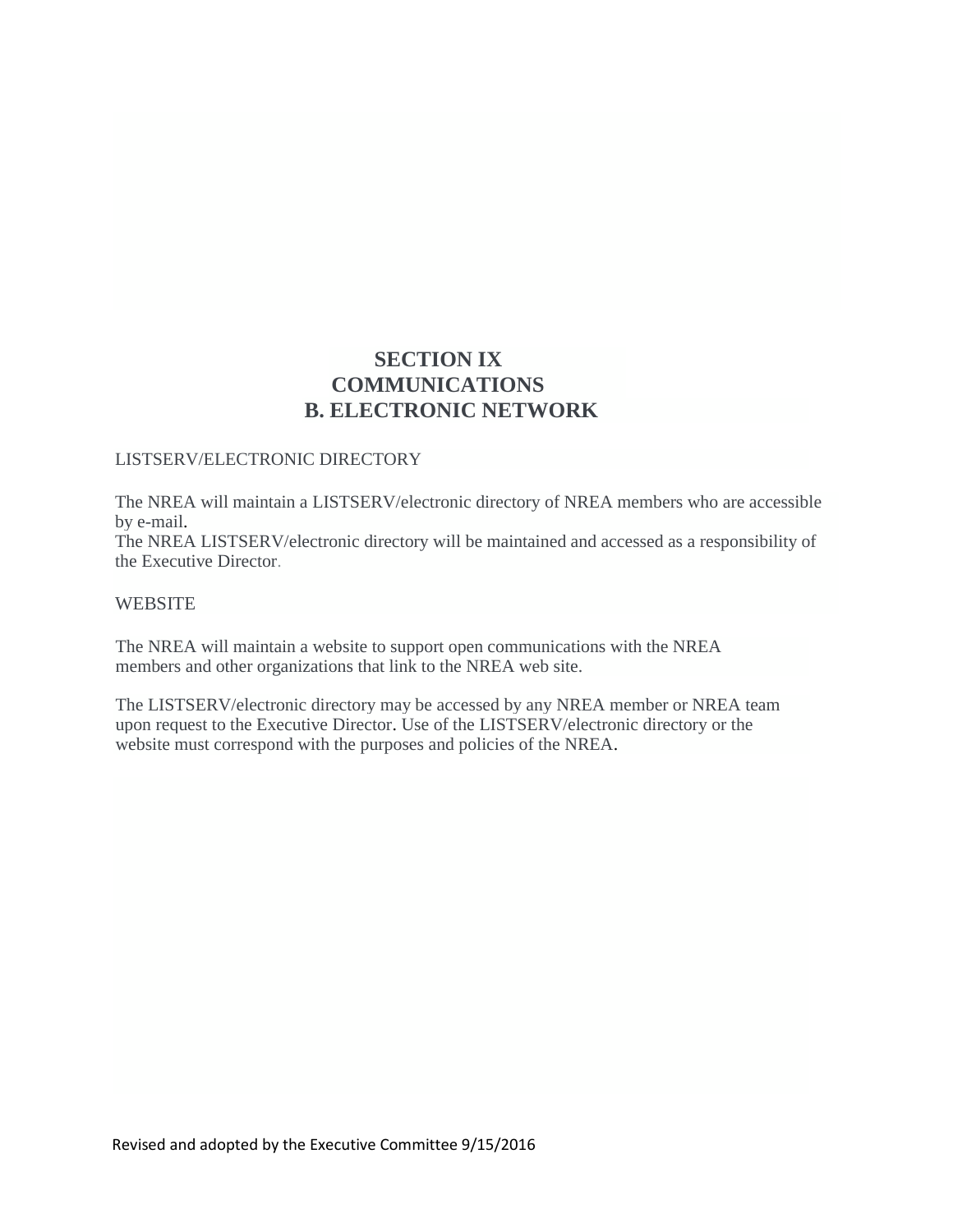## **SECTION IX**

# **COMMUNICATIONS**

## **C. MEMBERSHIP MAILING LISTS**

The NREA maintains a policy of limited sharing of the NREA membership mailing list which is kept at NREA headquarters. Only those educational organizations, businesses, and NREA members who have a legitimate educational product or service of benefit to the NREA membership may obtain permission to purchase NREA mailing lists.

A fee of \$50.00 will be charged for a one-time use of the mailing list for bona fide educational associations that are non-profit and are recognized as such by the IRS.

Commercial educational enterprises that are advertising or promoting an educational service or product that is judged useful or beneficial to NREA members may purchase mailing list for a one-time use at a fee of \$1500.

The appropriateness of all requests will be at the discretion of the NREA Executive Director.

Prior to approval, the Executive Director will review all copies of all materials the purchaser is planning to mail to NREA members.

When purchases of the NREA mailing list is approved, an agreement restricting the list to a one-time use, will be executed between NREA headquarters and the requestor.

The purchaser will send the content to the Executive Director, who will in turn distribute the material electronically.

Members of the NREA may request to use the LISTSERV to send campaign literature when they are running for an office on the NREA Executive Committee. A mailing will be furnished at no cost. Additional mailings will be provided at a cost of \$25.00 each.

Exhibitors at the NREA Convention shall be provided an NREA email lists for convention registrants. These lists will be complimentary to the exhibitors.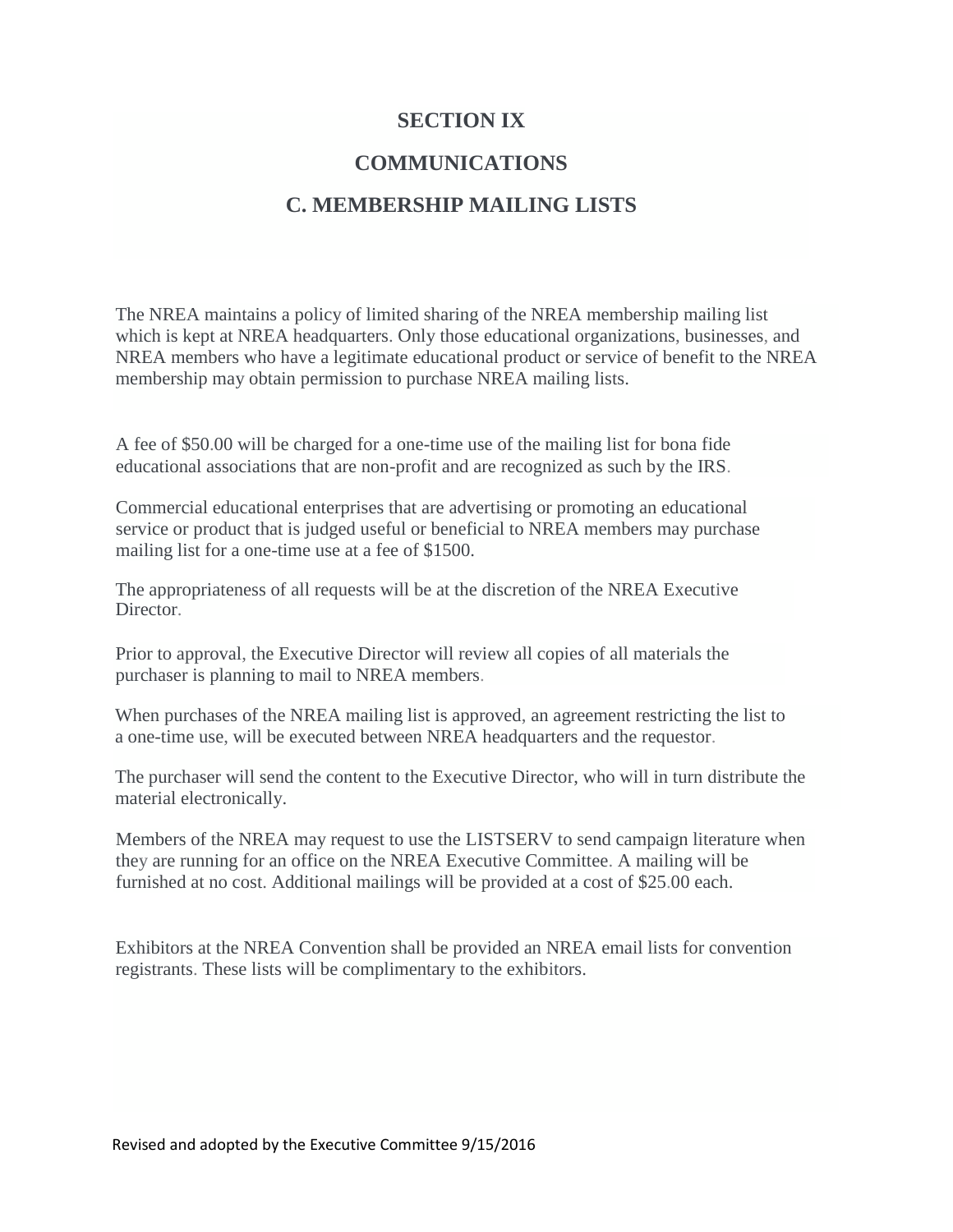# **SECTION X CONVENTION**

- A. Authority
- B. Planning
- C. Marketing
- D. Sites
- E. Convention Report
- F. Evaluation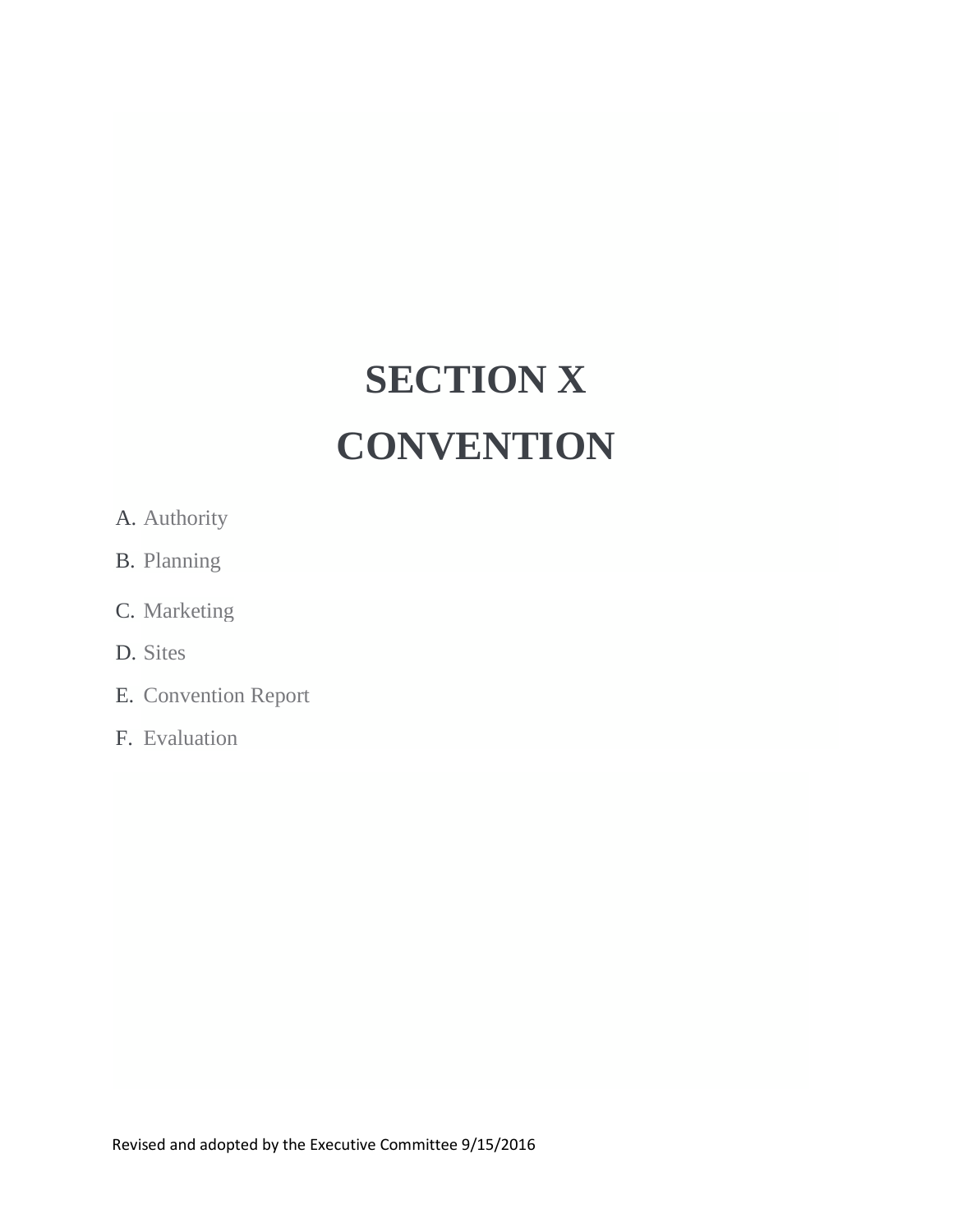### **SECTION X**

## **CONVENTION**

# **A. AUTHORITY**

The Annual NREA Convention shall be under the auspices of the NREA, under the authority of the Executive Committee, with the advice of the Convention Advisory and Site Selection Team and input from the NREA Standing Teams and the NREA membership.

The Annual NREA Convention is the proprietary domain of the National Rural Education Association.

The NREA Convention should be planned and conducted by the NREA according to good business and organizational practices.

The Executive Committee shall have the authority to designate the time, place, and site of each convention as recommended by the Convention Advisory and Site Selection Team. It shall contract, when necessary, for the administration and coordination of the Convention and will retain authority for approval of all programs and budgets.

The National Rural Education Association may enter into an agreement with another organization to assist the NREA in conference planning and arrangements. General supervision of arrangements and planning shall be conducted by the Executive Director and coordinated with the Convention Advisory and Site Selection Team to ensure that all planning and implementation be done with the full knowledge, support and cooperation of the Executive Committee.

The Executive Director and/or other organizing organization shall enter into agreements with the hotel management, convention bureau, etc., and to make business arrangements for all phases of the convention (room rates, complimentary rooms, meal functions, meeting rooms, etc.) with the advice of an existing NREA State Affiliate.

It is the responsibility of the Executive Director to ensure, insofar as possible, the convention is planned in a manner to generate an appropriate financial return to the NREA.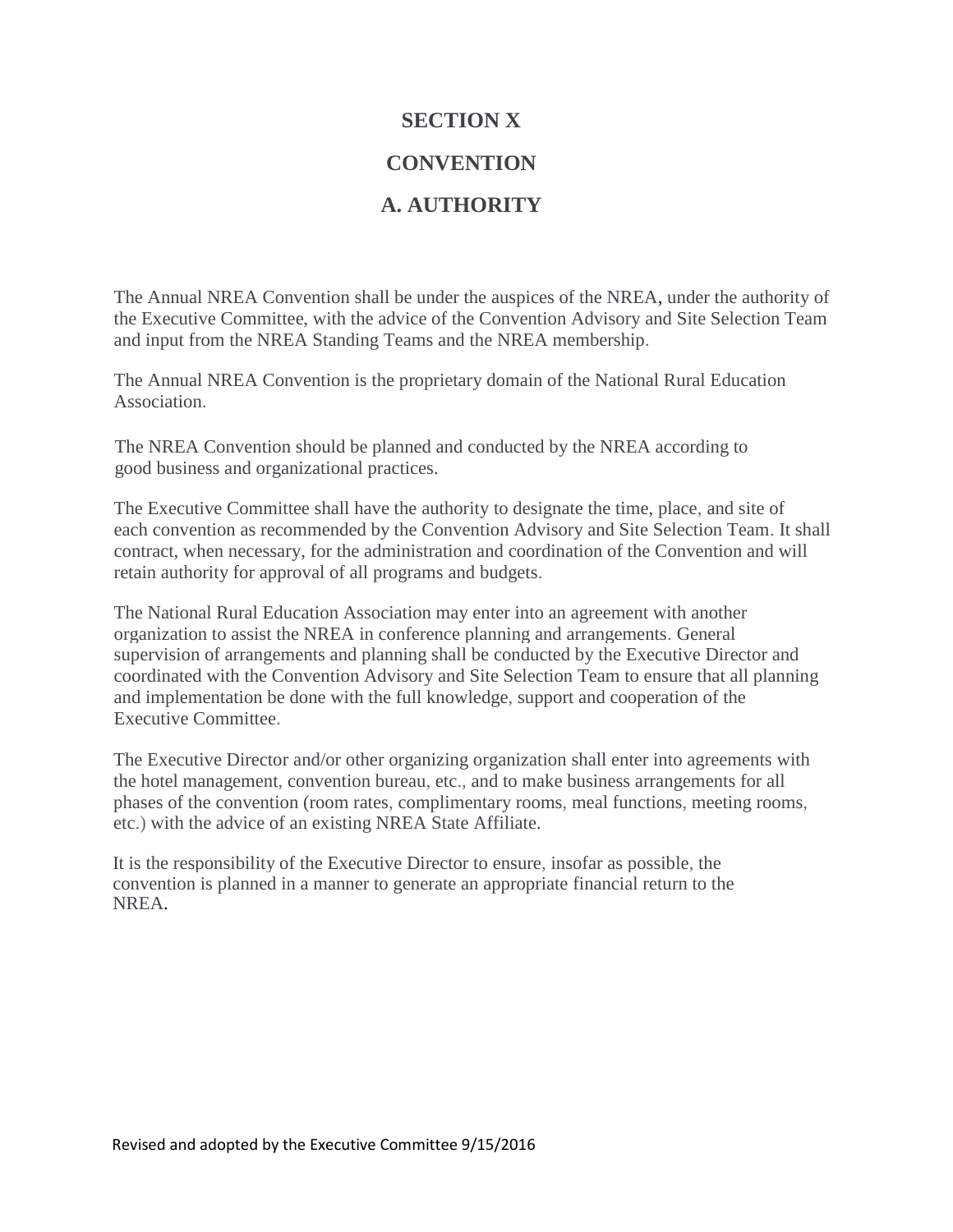# **SECTION X CONVENTION B. PLANNING**

The NREA and partner organization if applicable, will conduct specific planning and assume general responsibilities for all components of the convention. All convention programs, speakers, forums, and other educational activities are the responsibility of the NREA and partner organization if applicable. The NREA and partner organization if applicable, is responsible for the arrangement of general hospitality and entertainment. The NREA and partner organization if applicable, will be responsible for promotion, pre-registration, registration, printing programs, and all operational aspects of the convention. The NREA and partner organization if applicable, will establish a convention based on the advice of the Convention Advisory and Site Selection Committee and approval by the Executive Committee.

The NREA and partner organization if applicable is responsible for publicity, e-mailings, planning meetings, costs, and clerical costs for the convention.

Planning for the Annual NREA Convention should begin approximately 18 months prior to the event.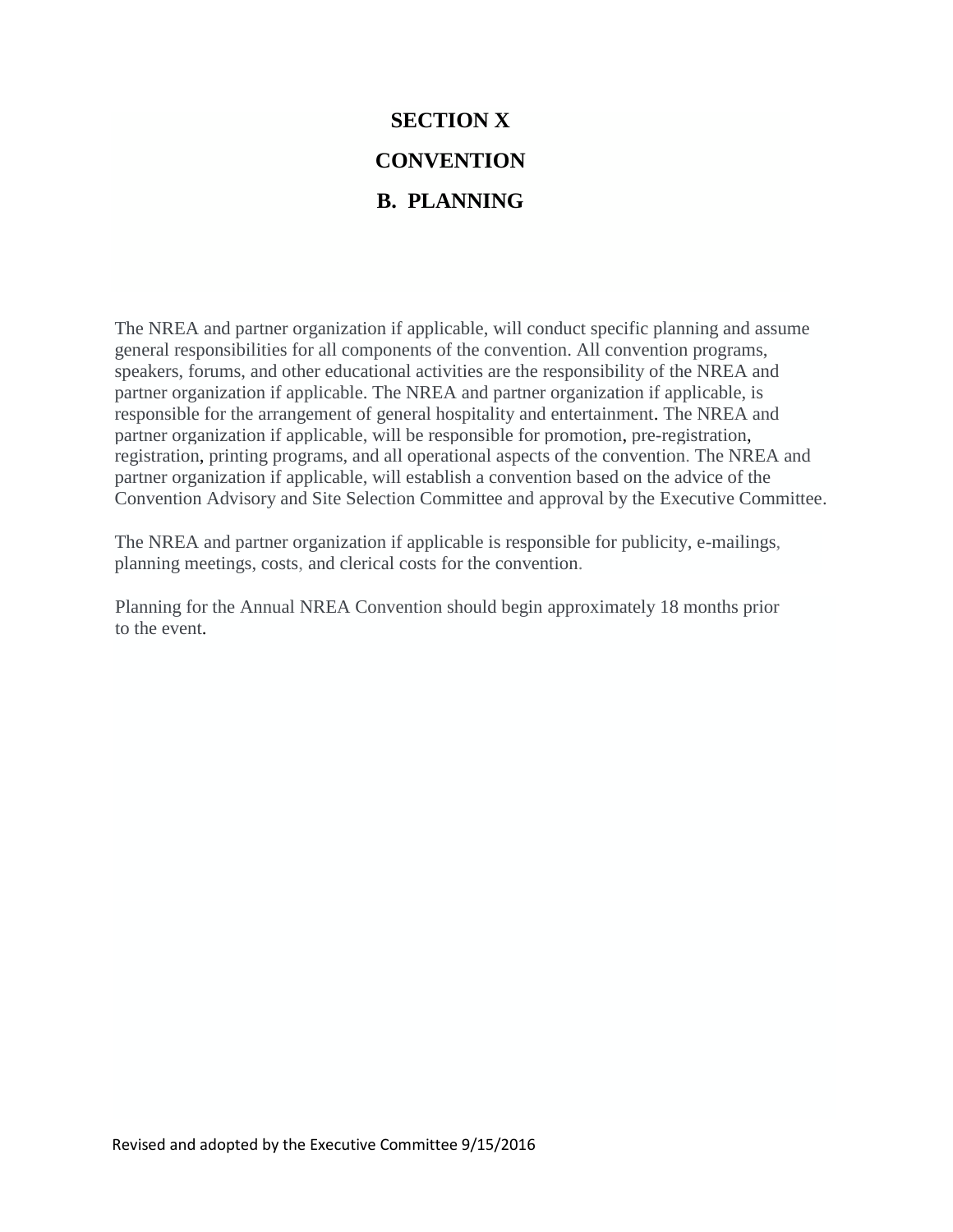## **SECTION X**

# **CONVENTION**

# **C. MARKETING**

The NREA and partner organization if applicable, will aggressively market the Annual NREA Convention. The marketing campaign should begin at the close of the preceding convention.

- 1. Date, time, and location of the Annual NREA Convention
- 2. Date, time, and location of the Delegate Assembly
- 3. Hotel information
- 4. Host city information
- 5. Speakers
- 6. Theme
- 7. Concurrent sessions
- 8. Registration Form
- 9. Attendance by NREA members and non-members
- 10. Exhibits
- 11. Partners and Sponsors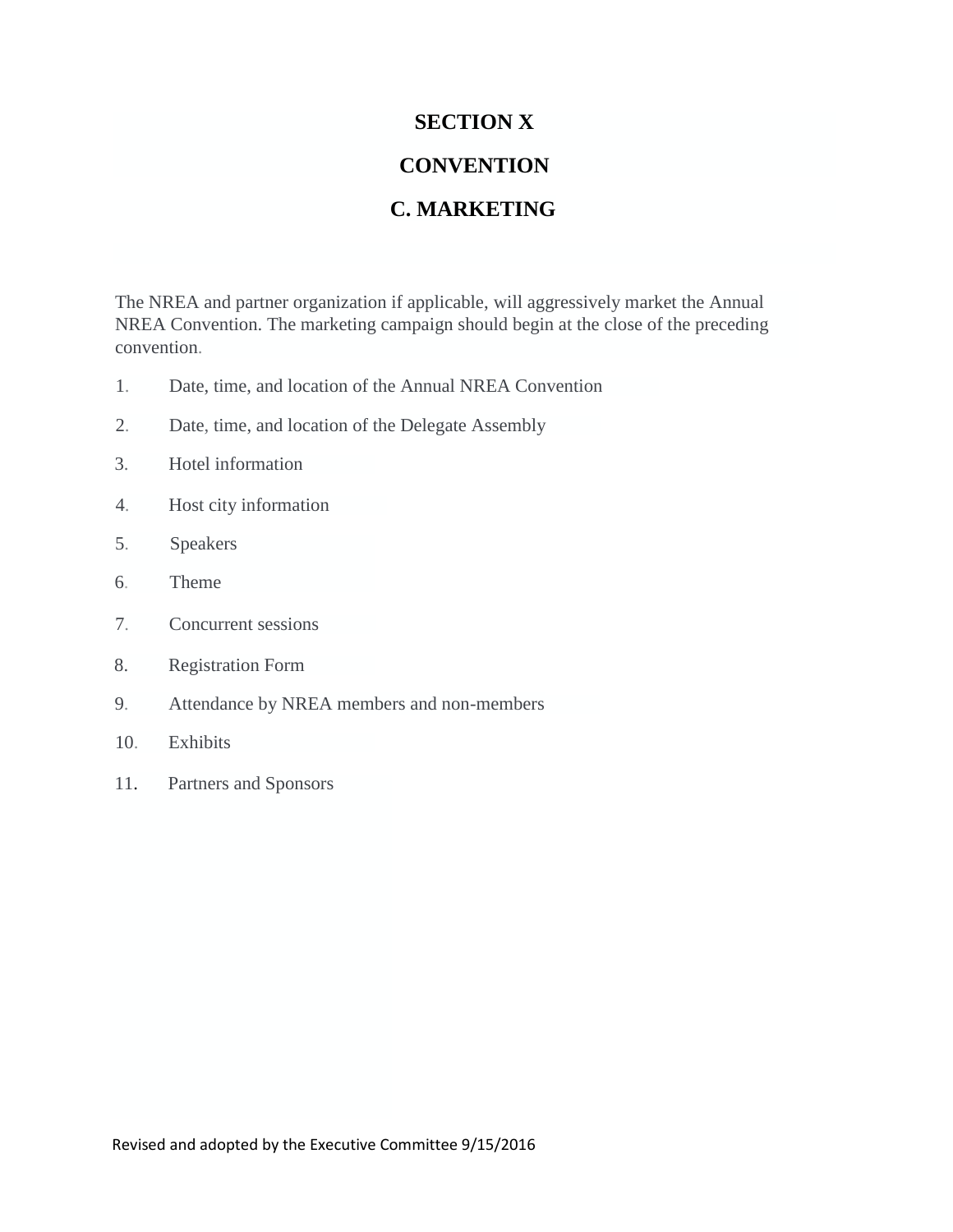# **SEXTION X CONVENTION D. SITES**

The NREA Convention will be located according to the following site selection process:

- A. NREA members, State Affiliates, NREA Teams, and the Executive Committee may recommend convention sites for consideration to the Convention Advisory and Site Selection Team.
- B. Conventions sites shall be recommended by the Convention Advisory and Site Selection Team, subject to the approval of the Executive Committee
- C. Conventions may be scheduled according to a rotating schedule of predetermined sites. Predetermined sites shall be recommended by the Convention Advisory and Site Selection Team subject to the approval of the Executive Committee.
- D. All Convention sites shall be:
	- 1. Easily accessible.
	- 2. Selected to generate strong NREA membership support.
	- 3. Selected to maximize public exposure and to increase the identity of the NREA and rural education.
	- 4. Approved by the Executive Committee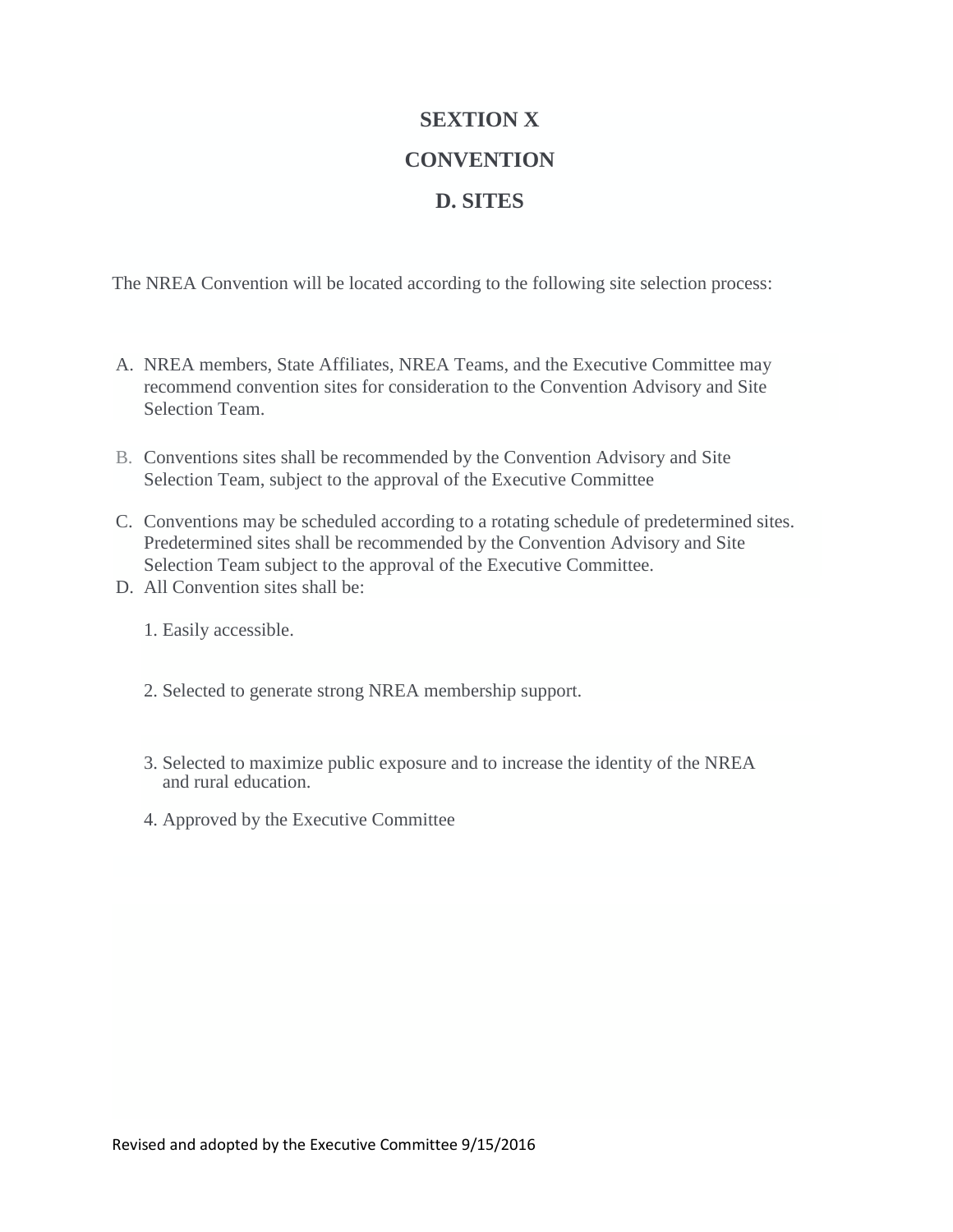# **SECTION X CONVENTION E. CONVENTION REPORT**

A Convention report shall be completed and submitted to the NREA Executive Committee within sixty (60) days of the termination of the Annual National Convention

The Convention report shall include, but not limited to:

- A. A Preliminary Budget and Expenditure Report
- B. Registration
- C. Exhibitor
- D. Evaluations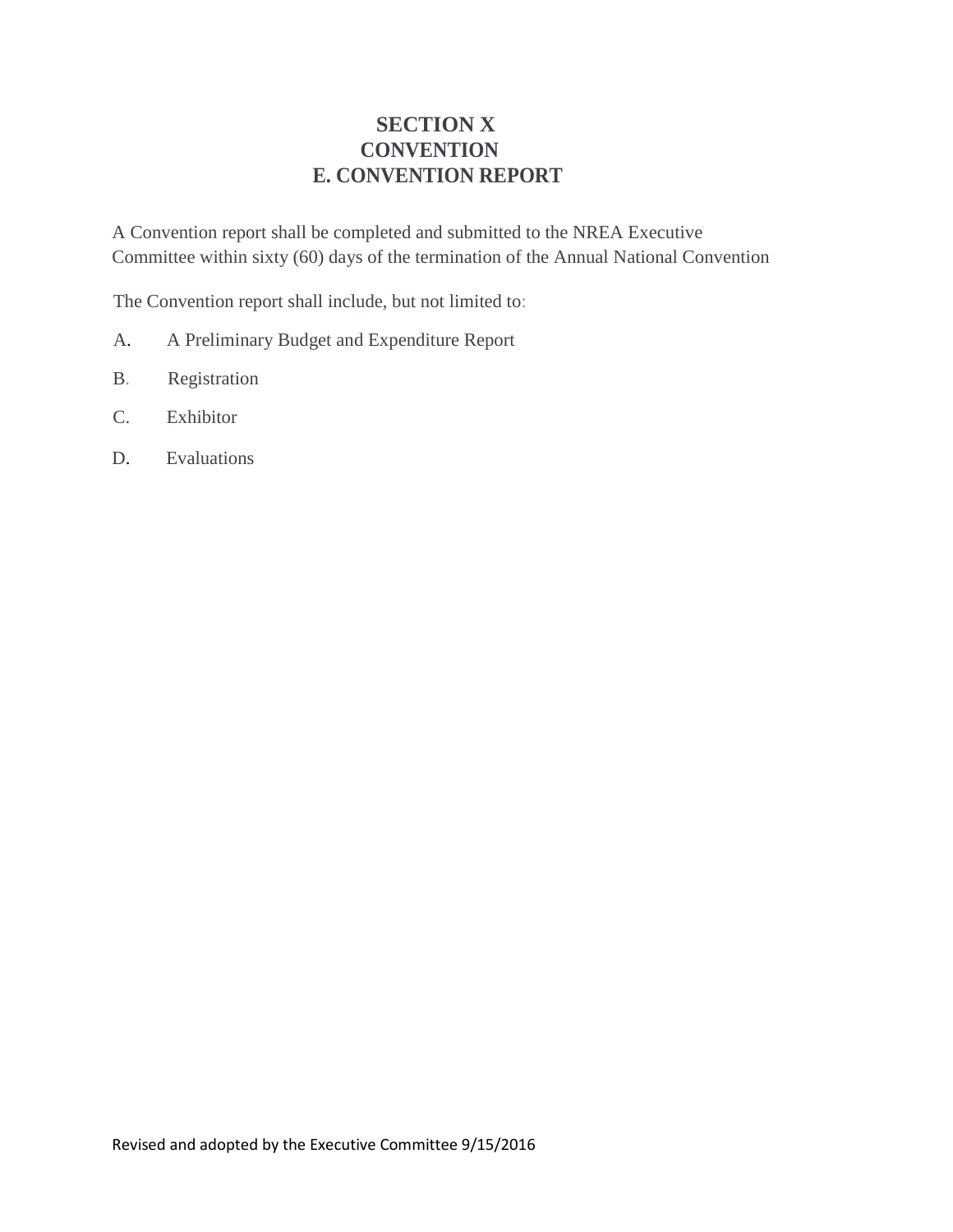# **SECTION X CONVENTION F. EVALUATION**

The Executive Director shall conduct an evaluation of each convention. The evaluation instrument should be designed to let attendees offer input about the program, hotel, meeting, facilities, meals, and activities.

The evaluation shall be used as a planning instrument for succeeding conventions.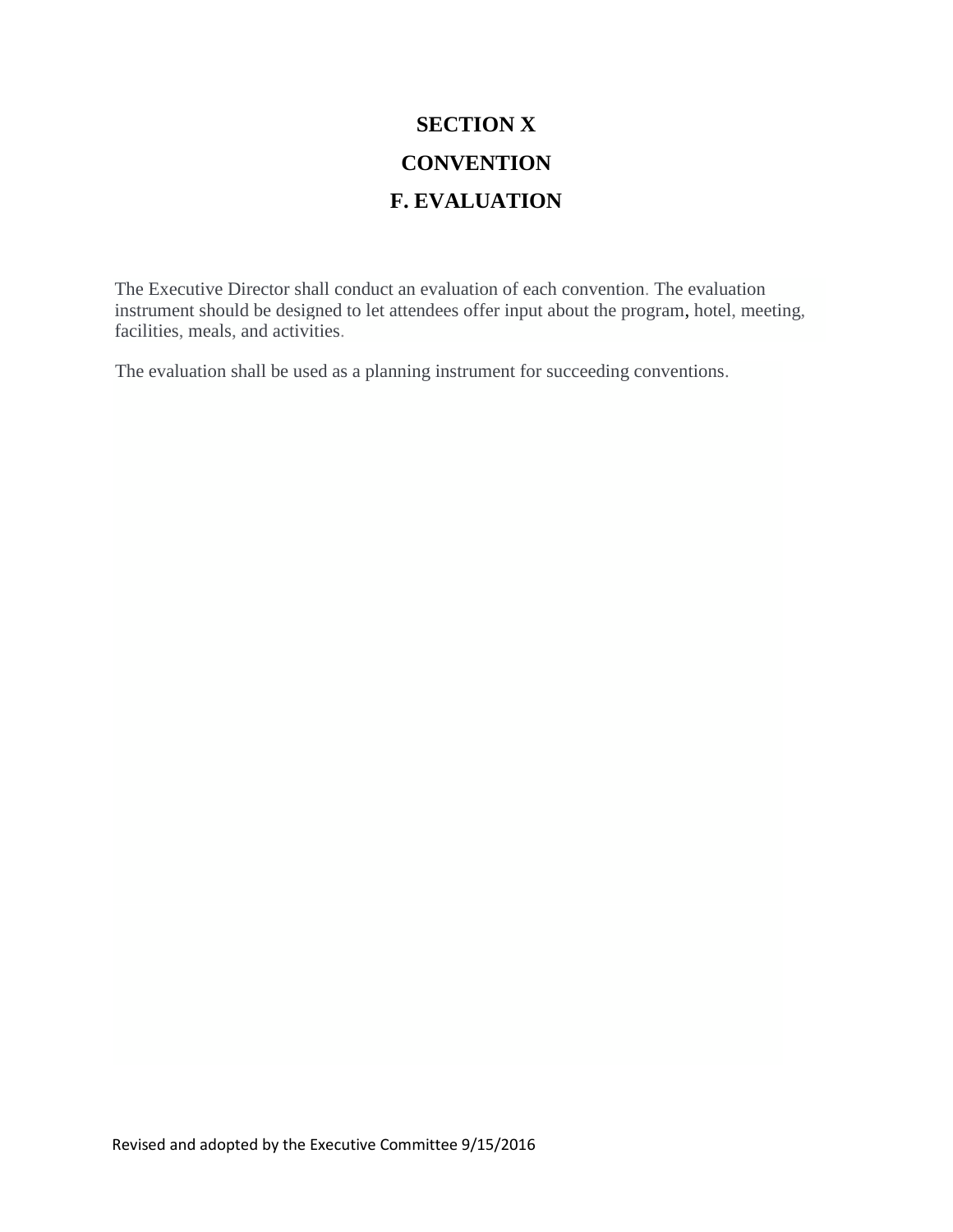# **SECTION XI GENERAL OPERATIONS**

A. Travel Reimbursement for the Executive Director

B. Reimbursement for Executive Committee Meeting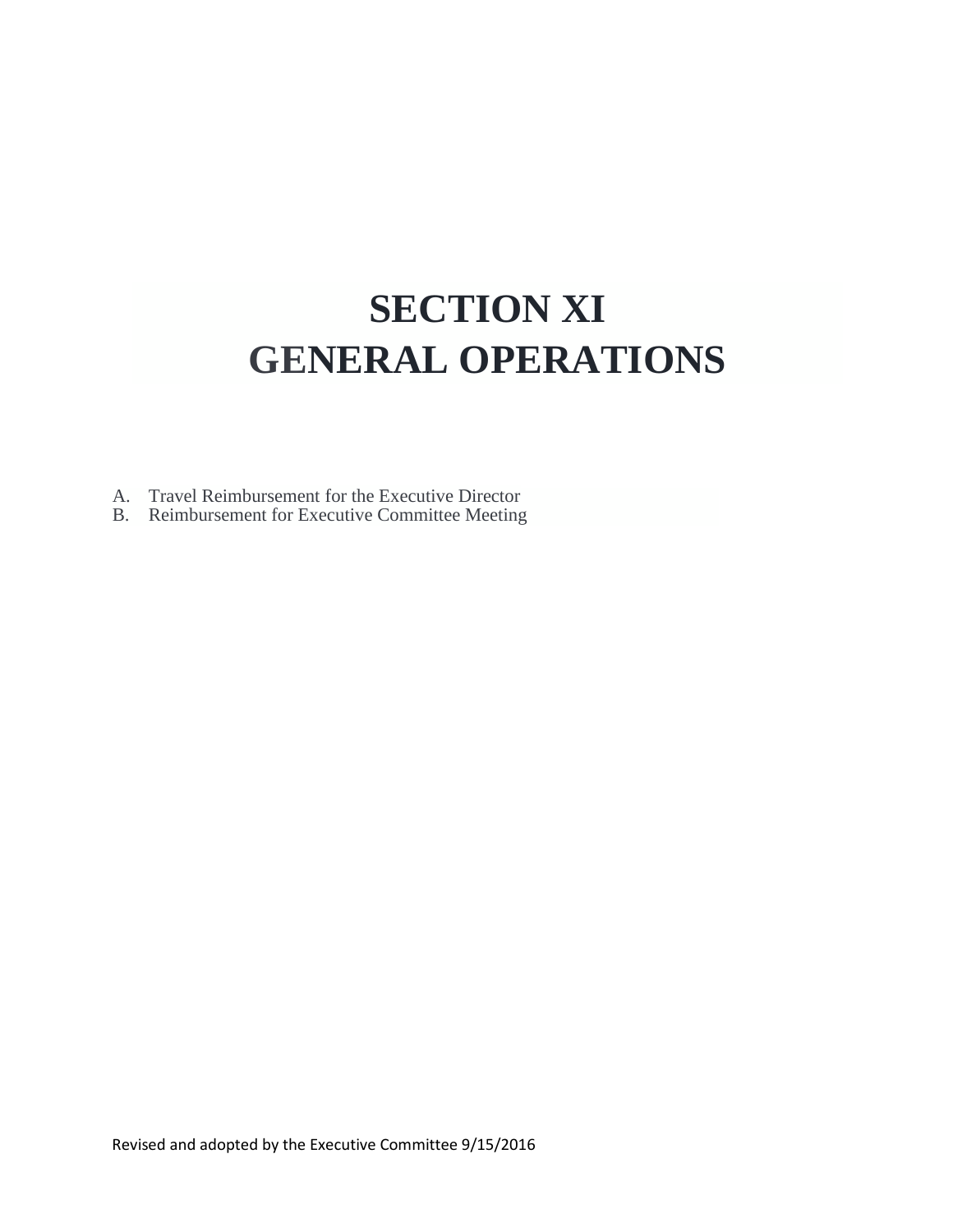# **SECTION XI GENERAL OPERATIONS A. TRAVEL REIMBURSEMENT FOR THE EXECUTIVE DIRECTOR**

The Executive Director shall be reimbursed for travel expenses incurred in the performance of the job. The reimbursement rate for automobile travel shall be the current rate as established by the Internal Revenue Service. All NREA staff travel shall originate from the NREA home office.